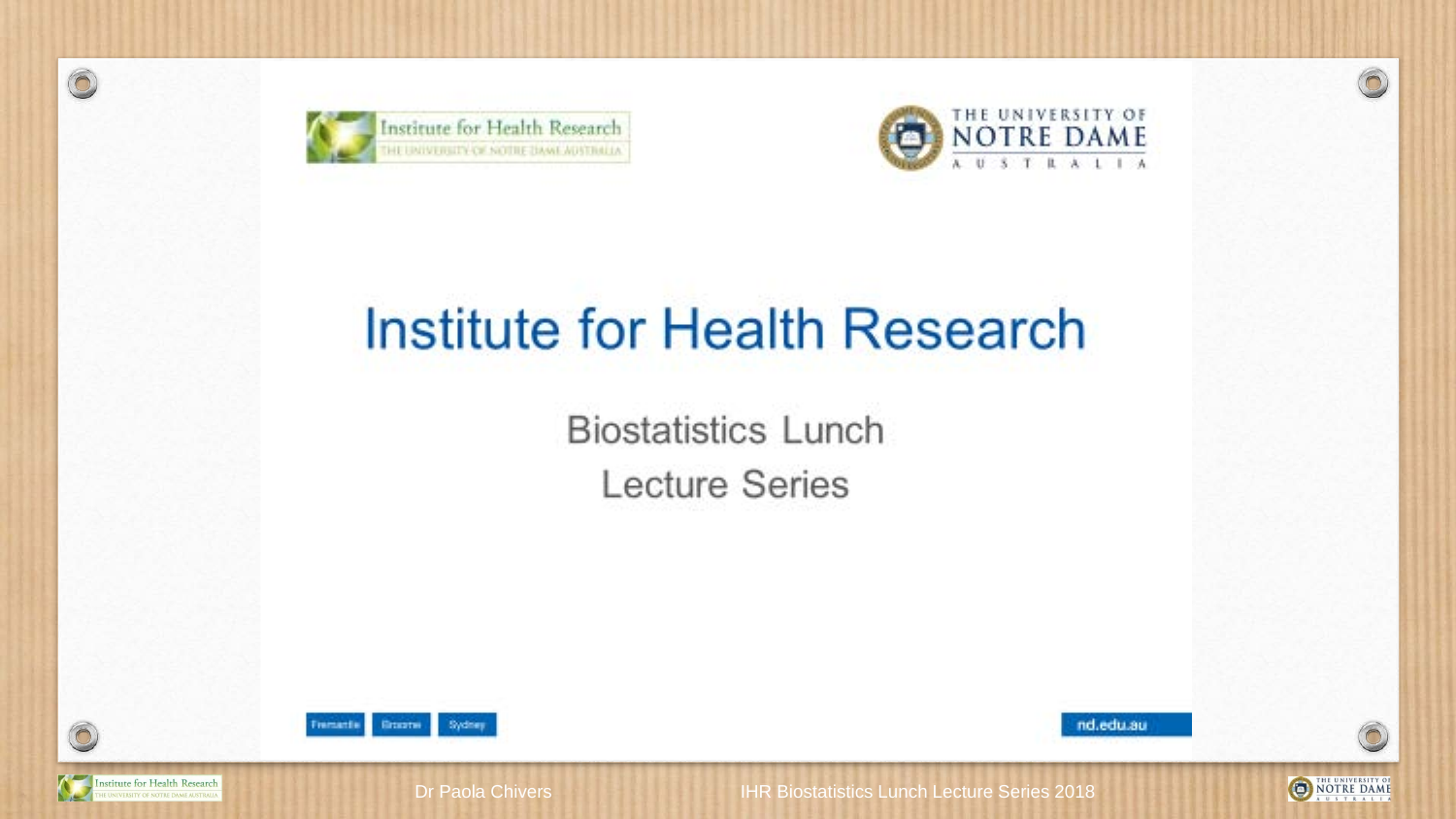## **UNDERSTANDING & CRITIQUING RESEARCH**

## **PART 2: CRITICAL REVIEW**

Workshop Presented by

Dr Paola Chivers

Research Biostatistician: Institute for Health Research

The University of Notre Dame Australia

paola.chivers@nd.edu.au





 $\circledcirc$ 

for Health Research

Dr Paola Chivers **IHR Biostatistics Lunch Lecture Series** 2018



C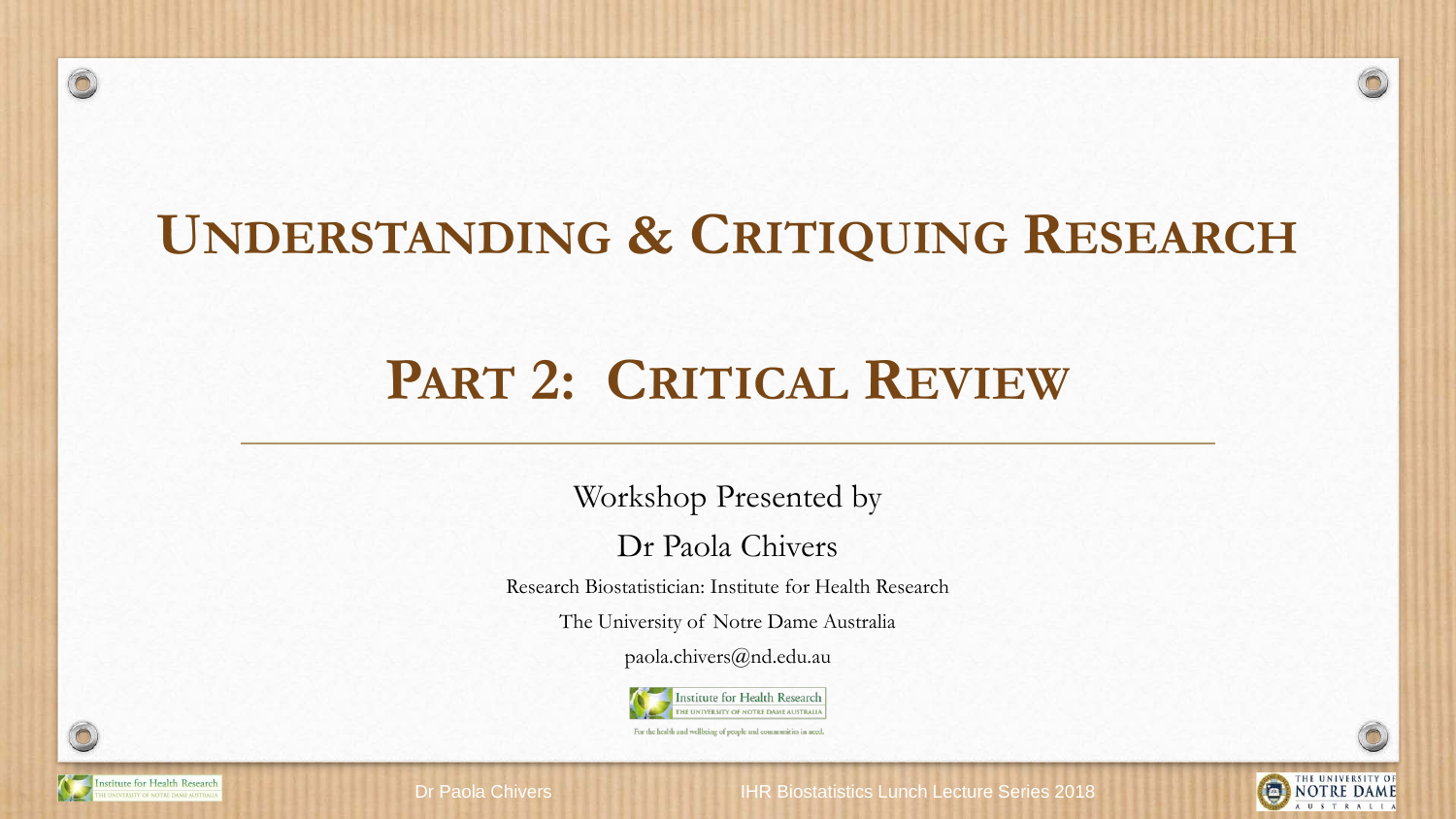# Critical appraisal

Carefully and systematically examining research to ascertain the *Trustworthiness*, *Value* and *Relevance*.

- Does the study have a clearly **focused research question**?
- Did the study use **valid methods** to collect data to address the question?
- Are the *valid* results of this study **relevant**?
- Are these *valid* and *relevant* results **applicable** in my setting?
- Are there any **conflicts of interest** declared by the authors?





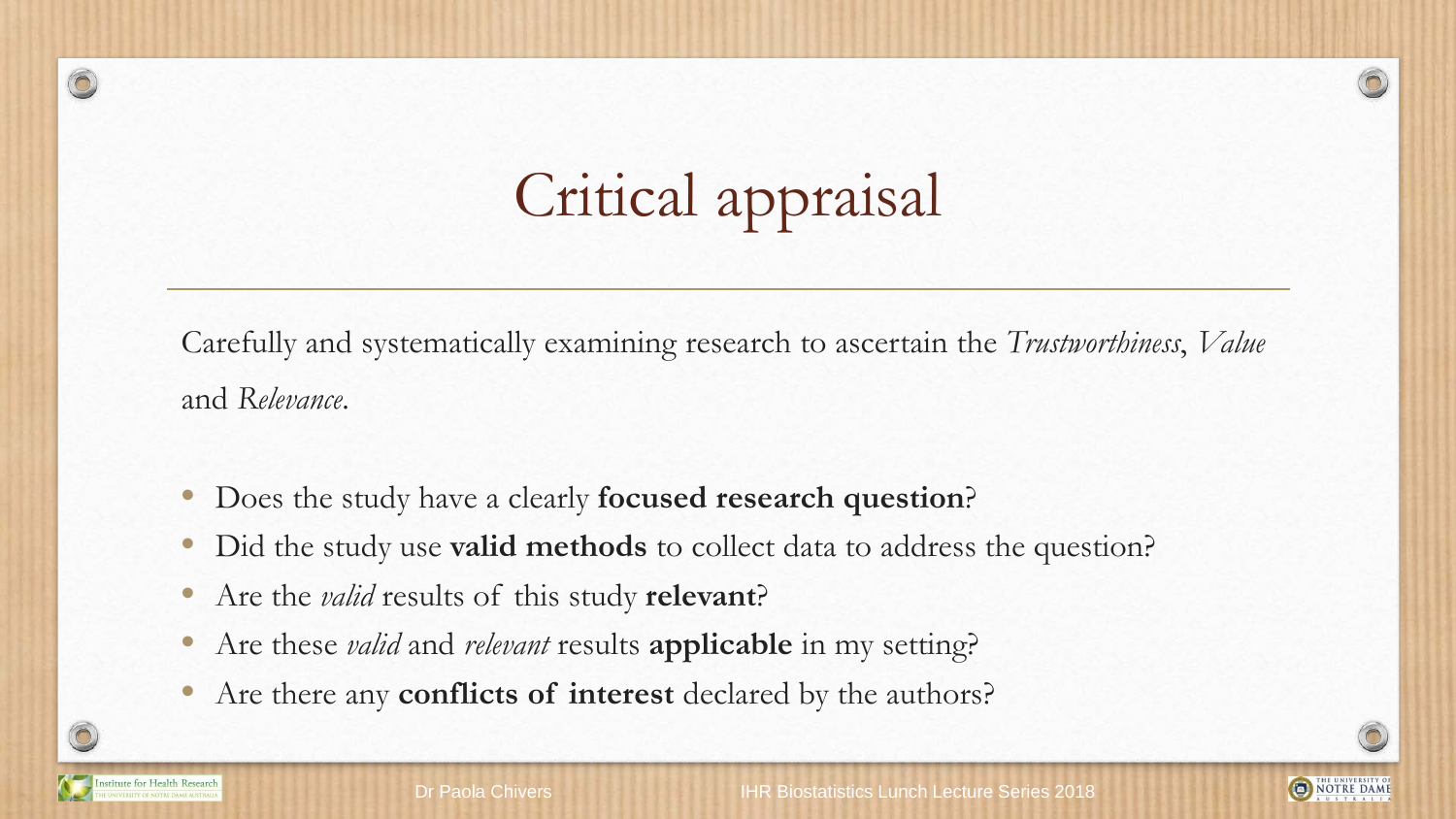# Jumping to the Wrong Conclusions

- Overstating the results.
	- Cause & effect relationships
- Generalising to a larger group or target group.
	- Representative samples

Our beliefs can also cloud our judgements!



 $\circledcirc$ 



Dr Paola Chivers **IHR Biostatistics Lunch Lecture Series 2018** 

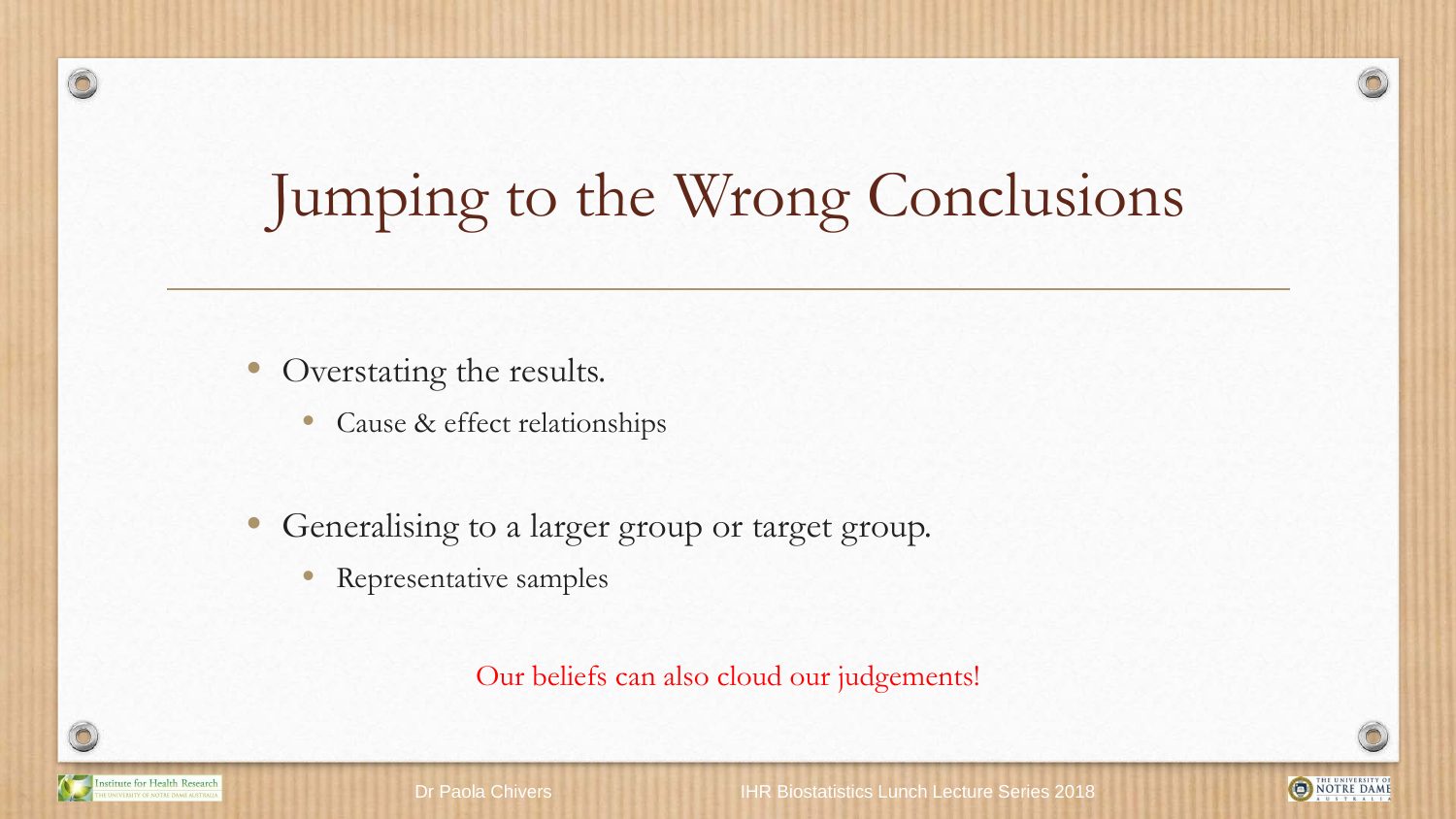# Experimental Validity

Two main types:

#### 1. **Internal Validity**

To what extent did the test measure what was intended?

#### 2. **External Validity**

How generalizable are the results?



 $\circledcirc$ 





C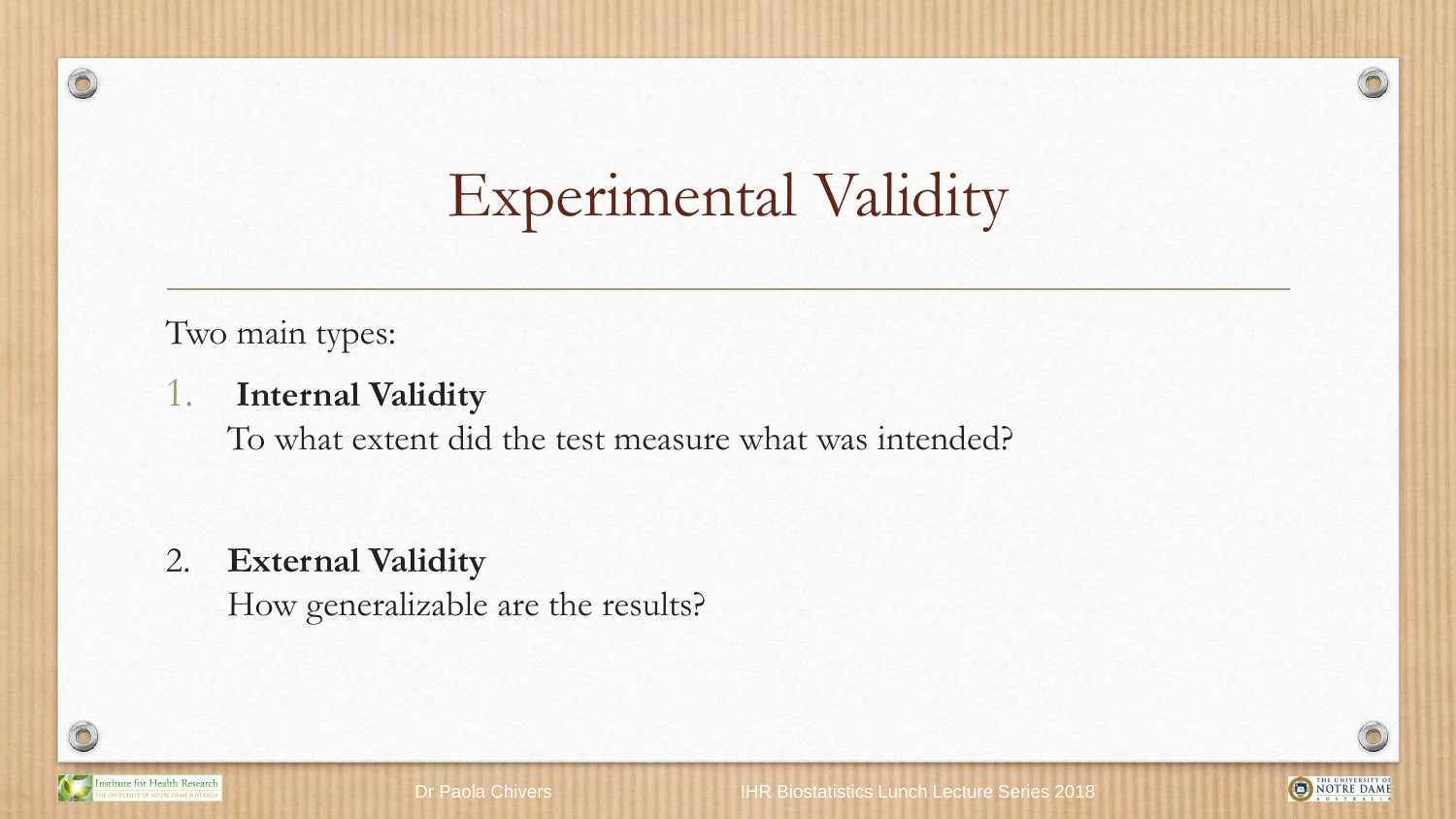# Threats to Internal Validity

- 1. Unplanned events things that occur during the experiment/treatment that are not part of the experiment or treatment.
- 2. Maturation process within the participants that occur with time e.g. puberty, aging, fatigue.
- 3. Testing the effect of participation on future tests e.g. Learning effect.
- 4. Instrumentation calibration changes, measurement error, intra- & inter-tester error.
- 5. Sample Bias selection processes.
- 6. Attrition loss of participants due to non-random reasons.
- 7. Selection-Maturation interactions





 $\bigcirc$ 

Dr Paola Chivers **IHR Biostatistics Lunch Lecture Series 2018**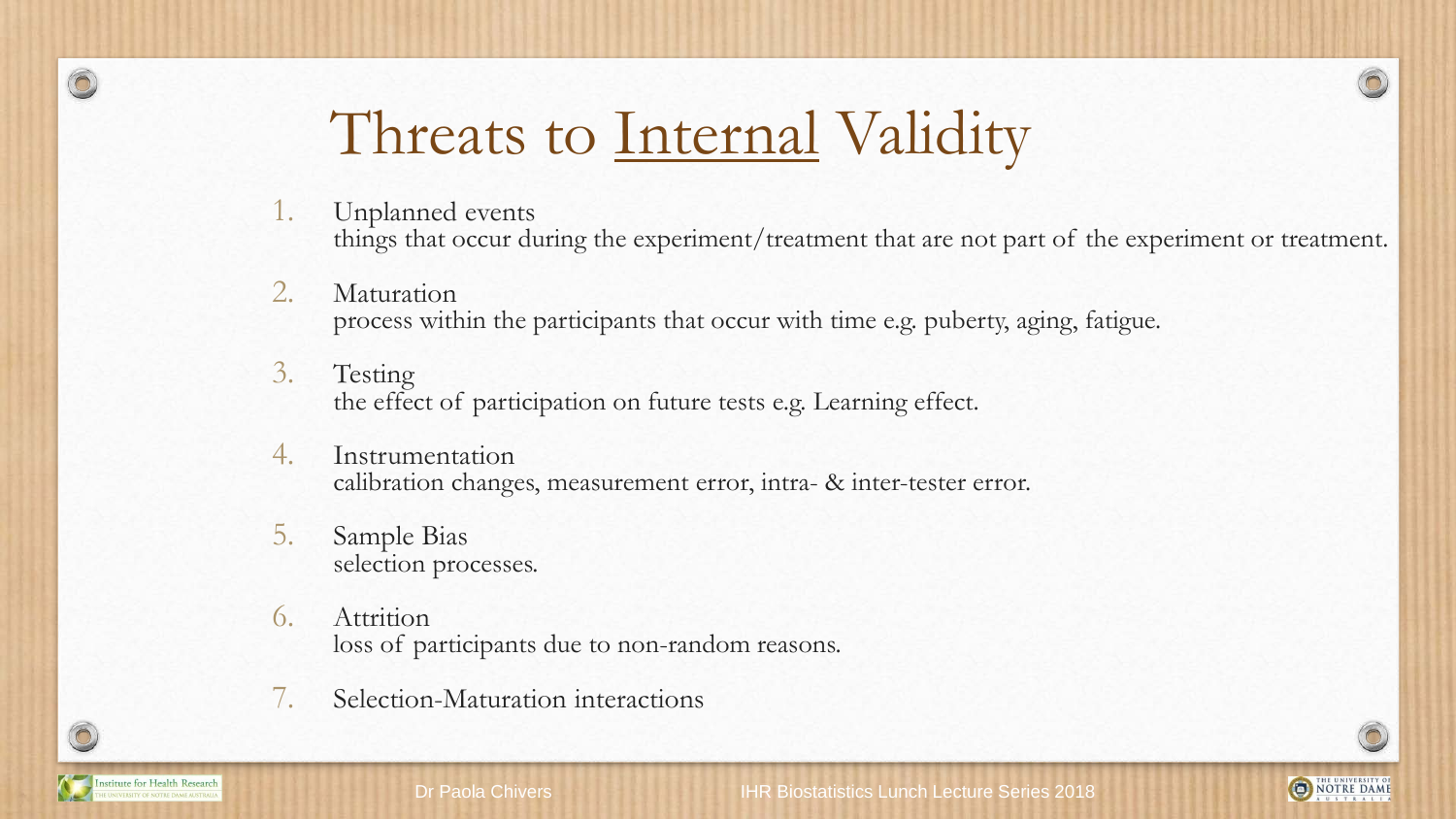# Threats to External Validity

1. Effects of testing

reactive or interactive, like a placebo effect.

#### 2. Selection bias

characteristic selection might not apply to greater population. e.g. Youth results may not apply to children.

#### 3. Testing Situations

results in testing environment might not transfer into real-life. e.g. Mice testing for new drug may not apply to humans.

#### 4. Multiple treatment Interference

previous treatments may affect subsequent treatments.





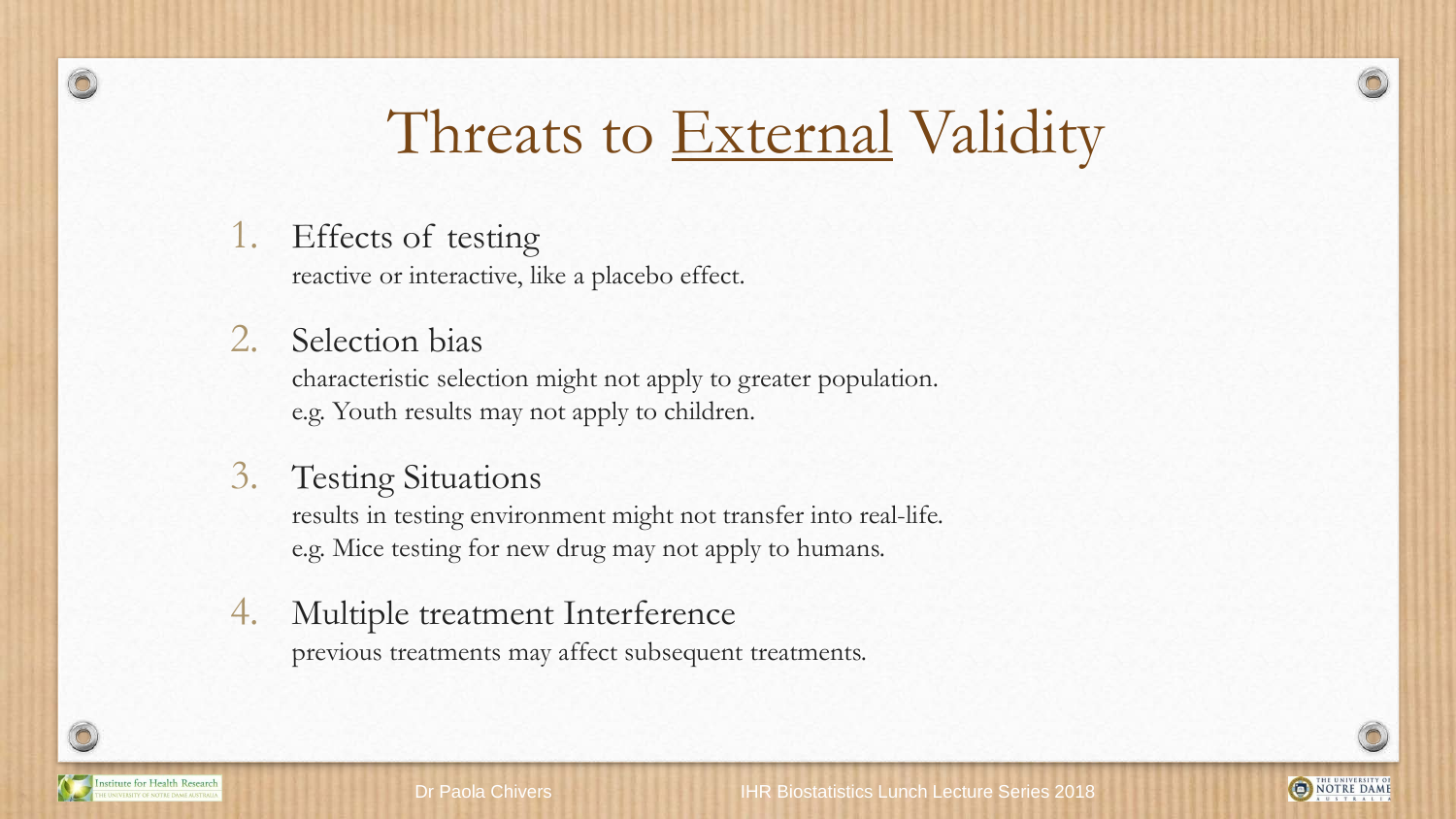# Measurement Validity

The degree or extent that a test or instrument measures what it intended.

Test or instrument validity is DEPENDENT upon reliability.

Image from http://en.wikipedia.org/wiki/File:Reliability\_and\_validity.svg





 $\circledcirc$ 



Dr Paola Chivers **IHR Biostatistics Lunch Lecture Series 2018** 

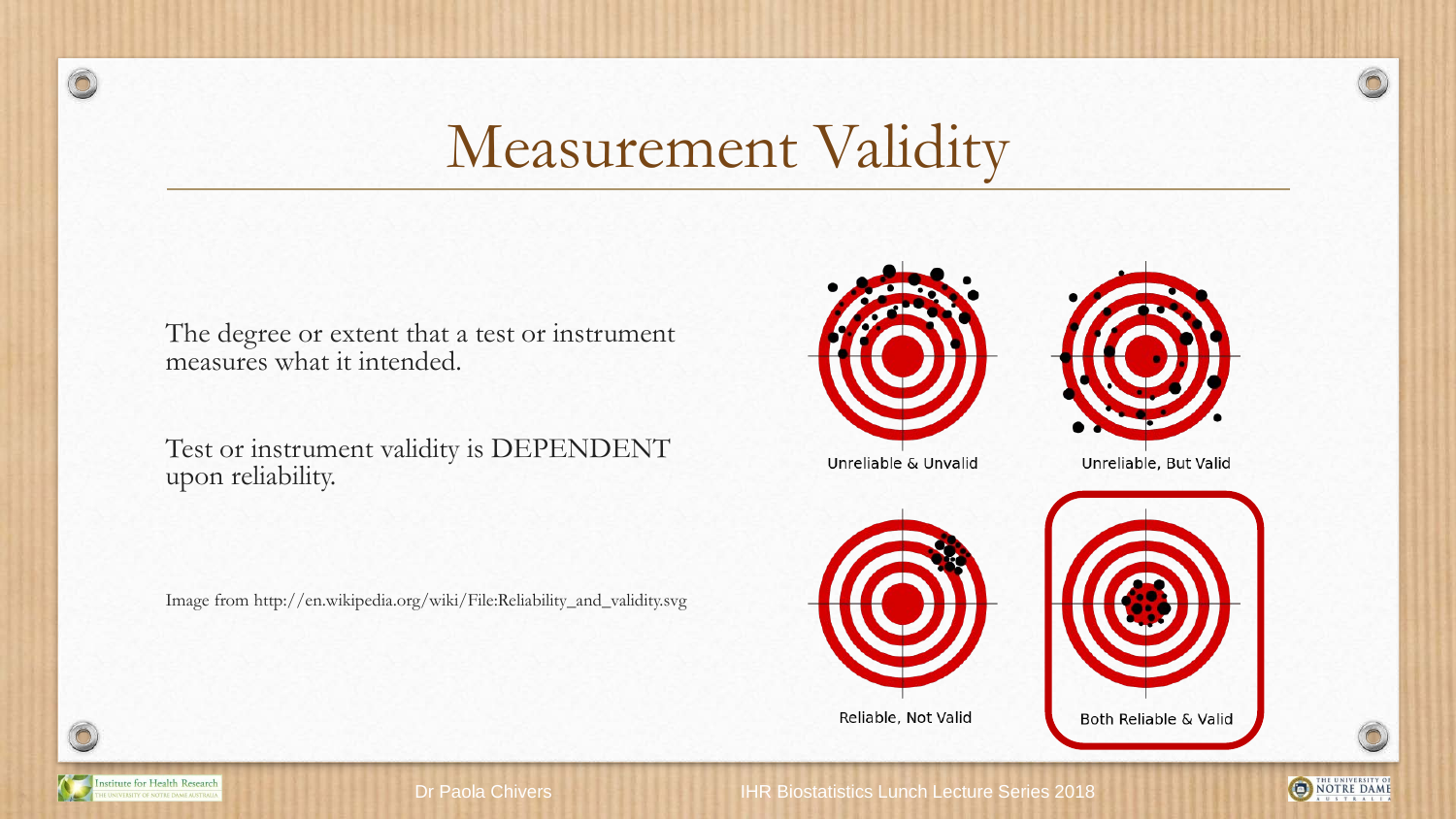## Measurement Error

Four main sources of measurement error:

- **1. Participant**: Mood, fatigue, previous practice/skill
- **2. Tests**: Processes and procedures, consistency
- **3. Scoring:** Inter- / intra-rater accuracy
- **4. Instrumentation:** Equipment calibration, test discrimination



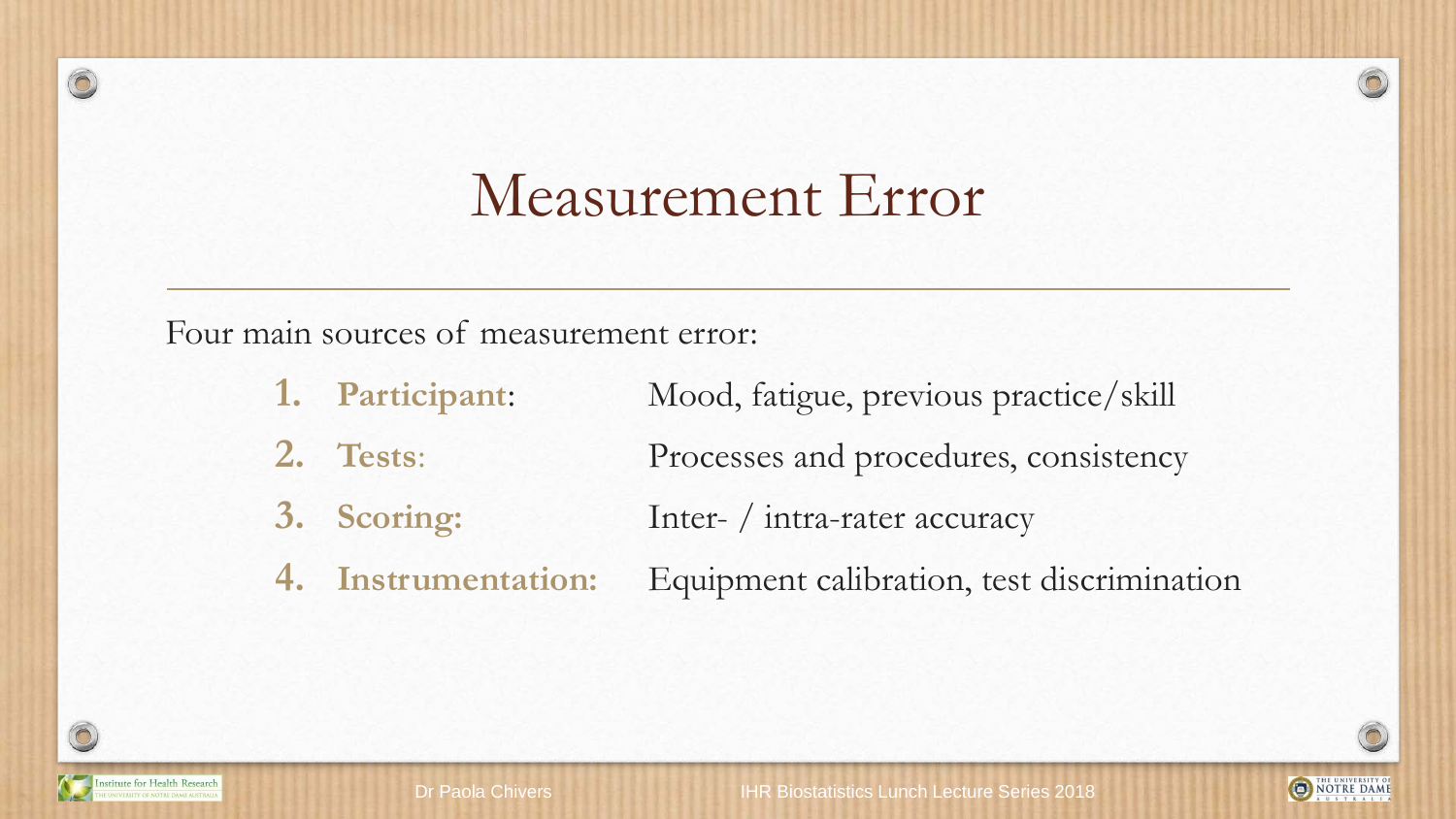

• How was the sample selected?

What variables did they measure?

What type of research is it? Observational or Experimental?

• Did they have a control group?

#### **RESEARCH PAPER**

Dietary shortcomings in children on a gluten-free diet K. Öhlund,\* C. Olsson,† O. Hernell\* & I. Öhlund\*†

#### **Abstract**

Background: Coeliac disease (CD), or permanent gluten intolerance, is one of the most common chronic food-related diseases among children in Europe and the USA. The treatment is lifelong gluten-free diet (GFD) (i.e. the exclusion of wheat, rye and barley from the diet, which are important sources particularly of iron, dietary fibre and vitamin B). The present study aimed to evaluate dietary intakes of energy and nutrients in children and adolescents on GFD and compare these with intake of comparable age groups on a normal diet as well as current recommendations.

Methods: Thirty children, 4-17 years of age with confirmed CD and on GFD were agreed to participate in this study at the Department of Pediatrics, Umeå University Hospital. Weight and height were used to calculate individual energy requirement according to Nordic Nutrition Recommendations 2004 (NNR-04). Dietary intake was assessed using 5-day food records and household measures were used for quantities. Twenty-five children completed their dietary record. Results: Thirteen of the 25 children did not meet the recommended energy intake and the dietary intakes were inadequate regarding quality of macronutri-

ents and quantity of minerals and vitamins. The mean intakes of sucrose and saturated fatty acids were above and the intakes of dietary fibre, vitamin D, magnesium and selenium below the NNR-04. High intakes of sucrose and saturated fat and a low intake of dietary fibre were also noted in a previous national survey on healthy children on a normal diet. The nutrient density of vitamin D, riboflavin, niacin, thiamine, magnesium and selenium were lower among CD children than healthy children but, for iron and calcium, it was higher in CD children.

Conclusions: Children on GFD appear to follow the same trends as healthy children on a normal diet, with high intakes of saturated fat and sucrose and low intakes of dietary fibre, vitamin D and magnesium compared to recommendations.

ute for Health Research

burnal of Human Nutrition and Dietetic

Dr Paola Chivers IHR Biostatistics Lunch Lecture Series 2018

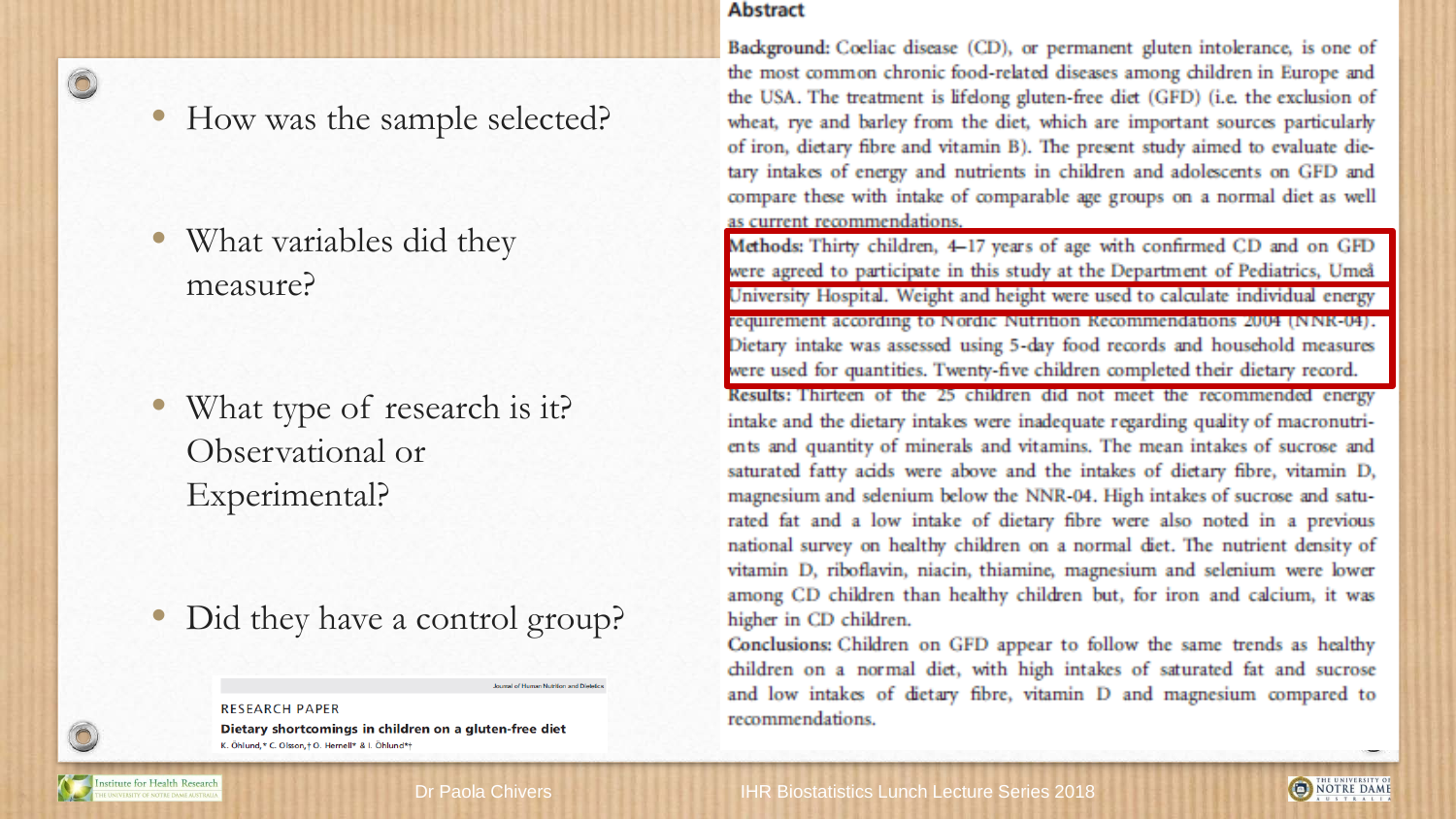

• How was the sample selected?

- What type of research is it? Observational or Experimental?
- What variables did they measure?
- Did they have a control group?

ute for Health Research

**Abstract** 

Background: The purpose of this paper was to investigate whether perceived sports competence mediates the relationship between childhood motor skill proficiency and subsequent adolescent physical activity and fitness.

Methods: In 2000, children's motor skill proficiency was assessed as part of a school-based physical activity interpretation. In 2004/07, participants were followed up as next of the Physical Activity and Skills Study and completed assessments for perceived sports competence (Physical Self-Perception Profile), physical activity (Adolescent Physical Activity Recall Questionnaire) and cardiorespiratory fitness (Multistage Fitness Test). Structural equation modelling techniques were used to decembre whether geneaved spons ompetative mediated denvers formal population control skill proficiency (composite score of kick, catch and overhand throw), and subsequent adolescent self-reported time in moderate-to-vigorous physical activity and cardiorespiratory fitness.

Results: Of 928 original intervention participants, 481 were located in 28 schools and 276 (57%) were assessed with at least one follow-up measure. Slightly more than half were female (52.4%) with a mean age of 16.4 years (range 14.2 to 18.3 yrs). Relevant assessments were completed by 250 (90.6%) students for the Physical Activity Model and 227 (82.3%) for the Fitness Model. Both hypothesised mediation models had a good fit to the observed data, with the Physical Activity Model accounting for 18% ( $R^2$  = 0.18) of physical activity variance and the Fitness Model accounting for  $30\%$  ( $R^2$  = 0.30) of fitness variance. Sex did not act as a moderator in either model.

Conclusion: Developing a high perceived sports competence through object control skill development in childhood is important for both boys and girls in determining adolescent physical activity participation and fitness. Our findings highlight the need for interventions to target and improve the perceived sports competence of youth.

Research

International Journal of Behavioral Nutrition and Physical Activity 2008, 5:40 doi:10.1186/1479-5868-5-40

#### Methods **Subjects**

In 2000, 1045 children from 18 randomly selected and stratified primary (elementary) schools in a study area comprising 24,555 square kilometres in New South Wales (NSW), Australia, had their proficiency in a battery of

#### **Open Acc**

Perceived sports competence mediates the relationship between childhood motor skill proficiency and adolescent physical activity and fitness: a longitudinal assessment Lisa M Barnett\*1, Philip J Morgan<sup>2</sup>, Eric van Beurden<sup>3,4</sup> and John R Beard<sup>1,4,5</sup>

tatistics Lunch Lecture Series 2018

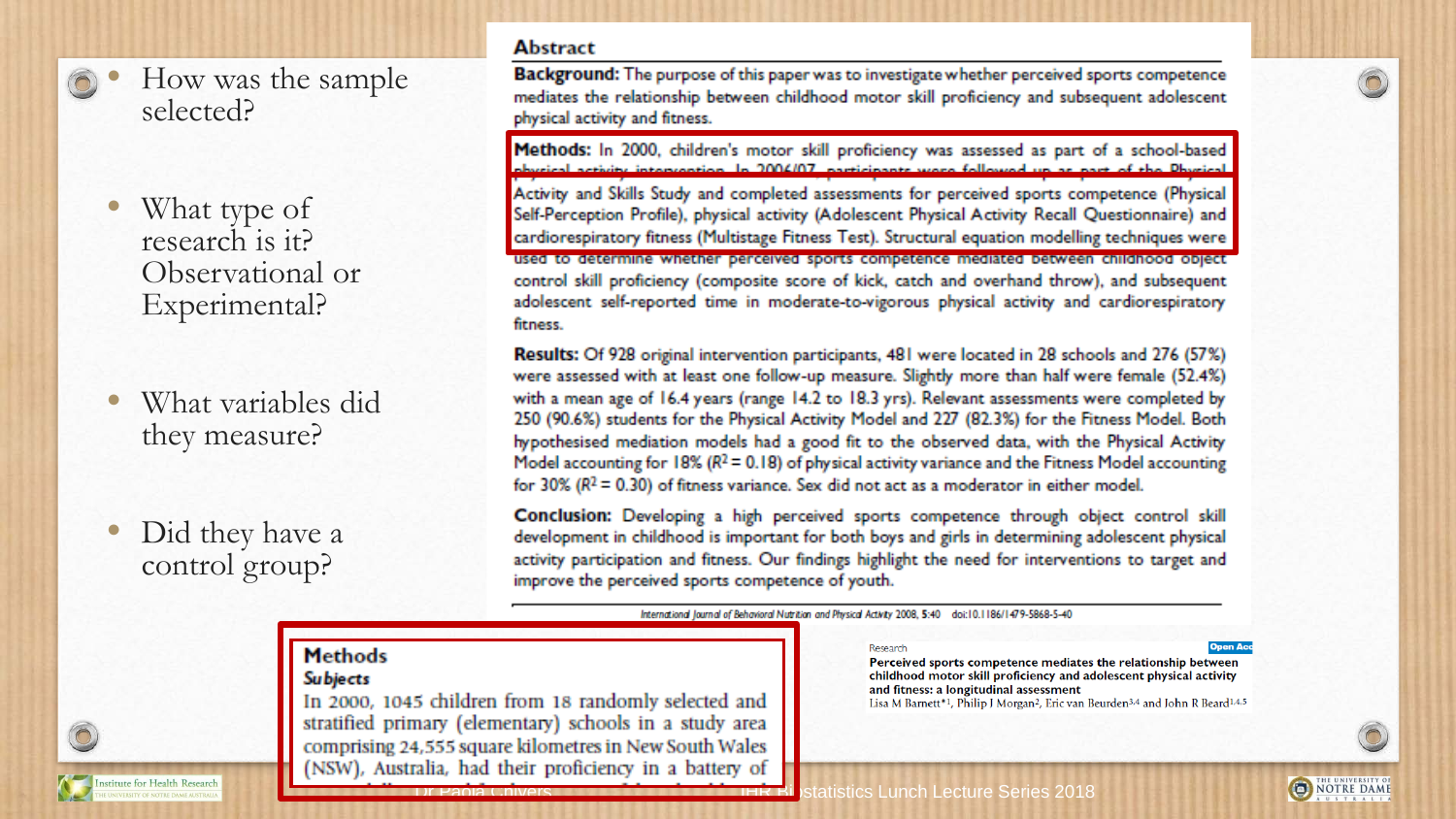#### **ABSTRACT**

Objective To determine the extent to which intensive dietary intervention can influence glycaemic control and risk factors for cardiovascular disease in patients with type 2 diabetes who are hyperglycaemic despite optimised drug treatment.

Design Randomised controlled trial.

Setting Dunedin, New Zealand.

Participants 93 participants aged less than 70 years with type 2 diabetes and a glycated haemoglobin (HbA<sub>1c</sub>) of more than 7% despite optimised drug treatments plus at least two of overweight or obesity, hypertension, and dvelinidaemia

Intervention Intensive individualised dietary advice according to the nutritional recommendations of the European Association for the Study of Diabetes) for six months: both the intervention and control participants continued with their usual medical surveillance.

Main outcome measures HbA<sub>1c</sub> was the primary outcome. Secondary outcomes included measures of adiposity, blood pressure, and lipid profile.

Results After adjustment for age, sex, and baseline measurements, the difference in HbA<sub>1c</sub> between the intervention and control groups at six months (-0.4%, 95% confidence interval -0.7% to -0.1%) was highly statistically significant (P=0.007), as were the decreases in weight (-1.3 kg, -2.4 to -0.1 kg; P=0.032), body mass index (-0.5, -0.9 to -0.1; P=0.026), and waist circumference (-1.6 cm, -2.7 to -0.5 cm; P=0.005). A decrease in saturated fat (-1.9% total energy, -3.3% to  $-0.6\%$ ; P=0.006) and an increase in protein  $(1.6\%$  total energy, 0.04% to 3.1%; P=0.045) in the intervention group were the most striking differences in nutritional intake between the two groups. Conclusions Intensive dietary advice has the potential to appreciably improve glycaemic control and anthropometric measures in patients with type 2 diabetes and unsatisfactory HbA<sub>1c</sub> despite optimised hypoglycaemic drug treatment.

Trial registration Clinical trials NCT00124553.

**How was the sample selected?**

**What type of research is it? Observational or Experimental?**

**What variables did they measure?**

**Did they have a control group?**

SS227 Data Analysis and Experimental Design Semester 1, 2014

Nutritional intervention in patients with type 2 diabetes who are hyperglycaemic despite optimised drug treatment-Lifestyle Over and Above Drugs in Diabetes (LOADD) study: randomised controlled trial

> Ole this as: BMI 2010-341-3337 doi:10.1136/bmj.c3337

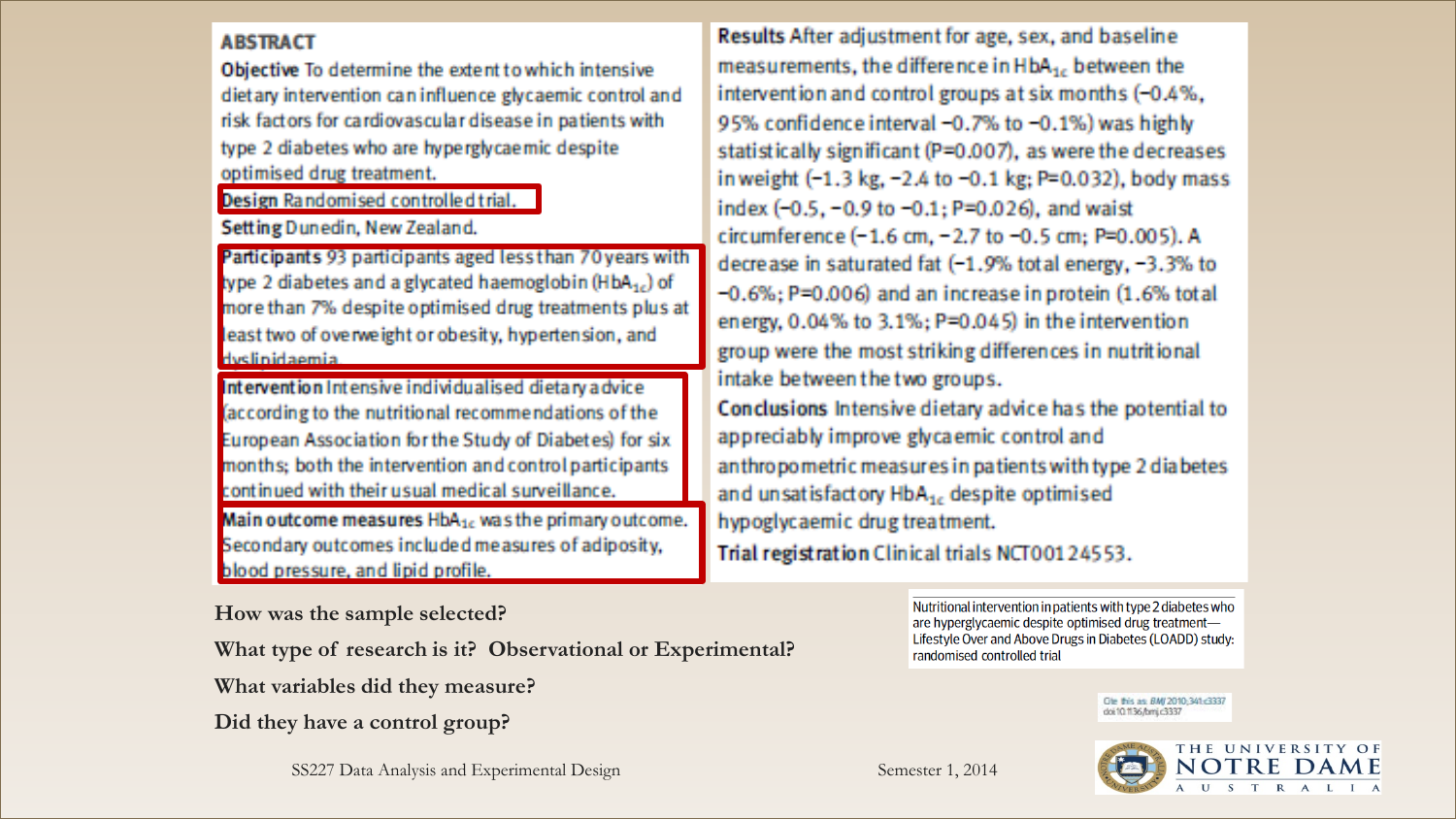# Conflict of Interest in Research

"… refers to situations in which financial or other personal considerations may compromise, or have the appearance of compromising a researcher's professional judgment in conducting or reporting research." from <http://coi.ucsf.edu/>

Researchers must declare any **conflicts of interest** when reporting research.



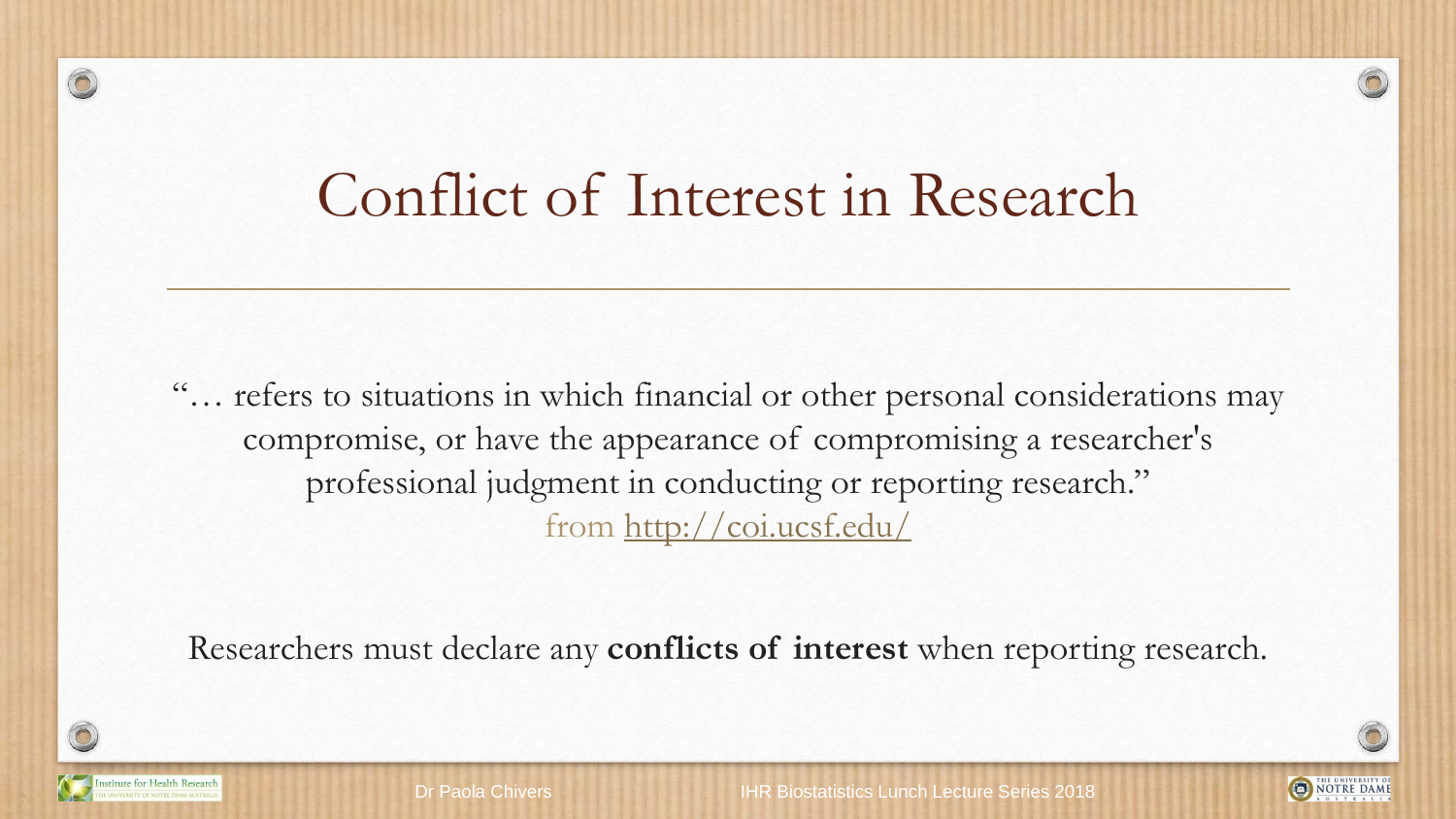

# Types of Conflict of Interest

- Employment
- Ownership interests
- Board membership
- Consultancy fees/honorarium
- **Grants**
- Support for travel or accommodation
- Meals/beverages
- **Entertainment**
- Gifts or gratuities (freebies)

Most journals require authors to declare any conflicts of interest when submitting or on acceptance of a paper for publication.





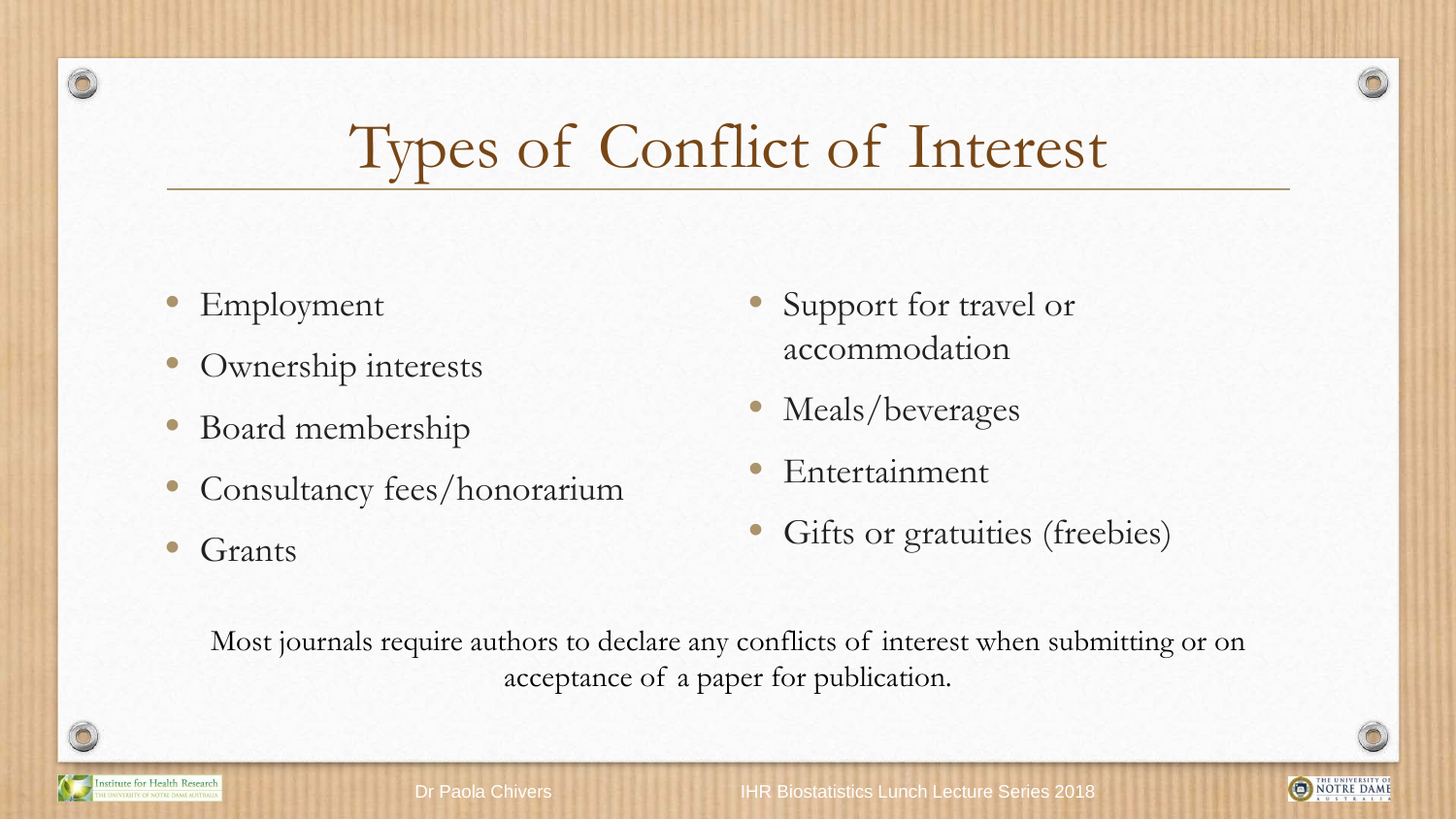## Conflict of Interest Statements

Funding: This work was supported by the Queensland Injury Prevention Council (QIPC) Grant #00.01/01. The funders had no role in study design, data collection and analysis, decision to publish, or preparation of the manuscript.

**Competing Interests:** The authors have declared that no competing interests exist.

PLOS ONE | DOI:10.1371/journal.pone.0117948 **February 25, 2015** 

#### **Disclosure Statement**

No conflicts of interest are declared.

Ann Nutr Metab 2014;64:262-270 DOI: 10.1159/000365031

#### **Conflicts of interest** None.

Osteoporos Int DOI 10.1007/s00198-015-3071-8



NOTRE DAME

G

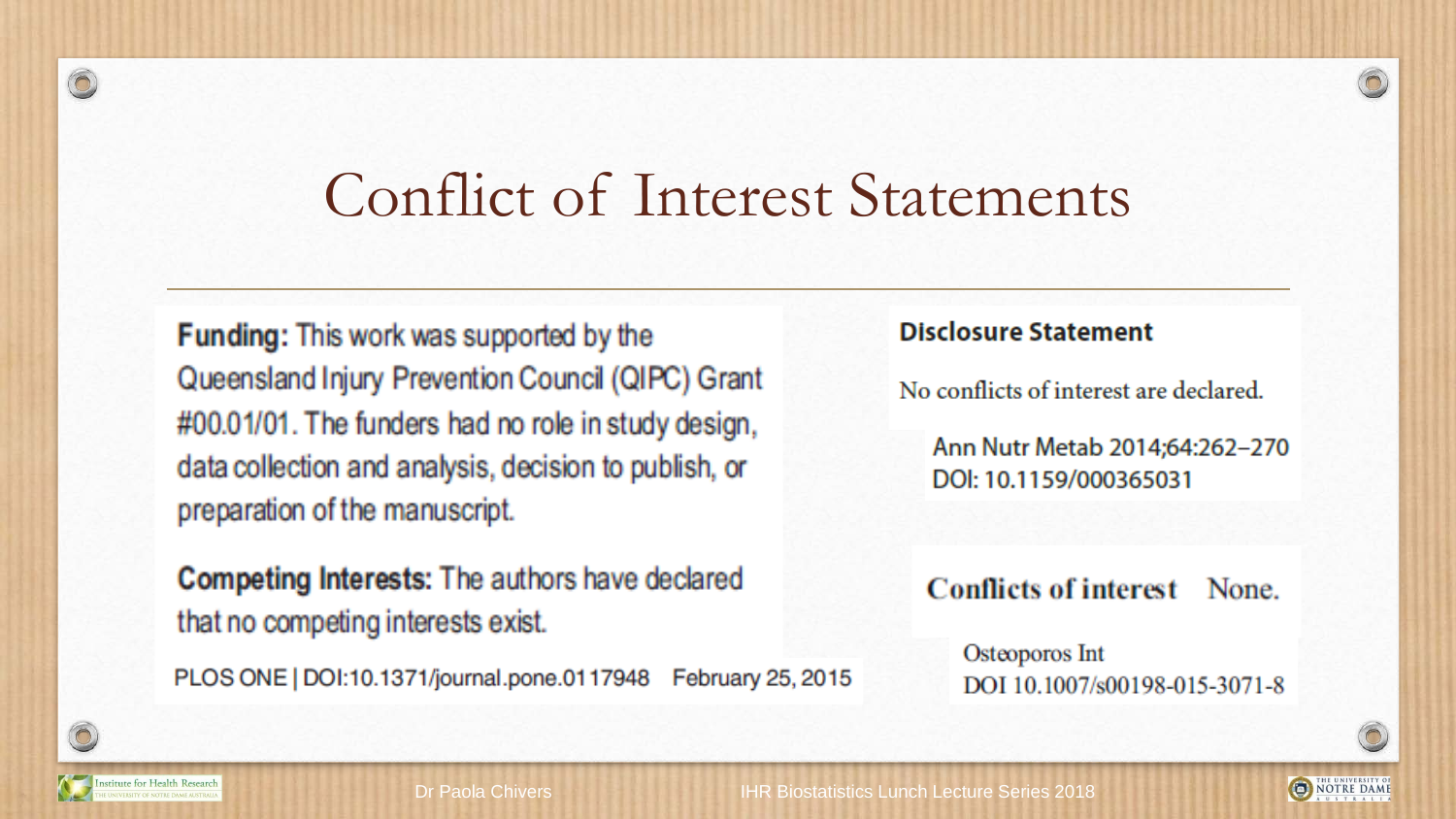## Can Conflict of Interest affect Research?

Citation: Bes-Rastrollo M, Schulze MB, Ruiz-Canela M, Martinez-Gonzalez MA (2013) Financial Conflicts of Interest and Reporting Bias Regarding the Association between Sugar-Sweetened Beverages and Weight Gain: A Systematic Review of Systematic Reviews. PLoS Med 10(12): e1001578. doi:10.1371/ journal.pmed.1001578

#### **Abstract Conclusion**

"Financial conflicts of interest may bias conclusions from SRs [systematic reviews] on SSB [sugar-sweetened beverages] consumption and weight gain or obesity."

The main finding of our assessment was that those SRs with stated sponsorship or conflicts of interest with food or beverage companies were five times more likely to report a conclusion of no positive association between SSB consumption and weight gain or obesity than those reporting having no industry sponsorship or conflicts of interest. This difference could be explained by a potential bias in the design, analysis, or interpretation of the results obtained in the SRs, depending on whether the authors reported having any financial conflict of interest or not.

Funding: No funding was received for this work.

Competing Interests: The authors have declared that no competing interests exist.

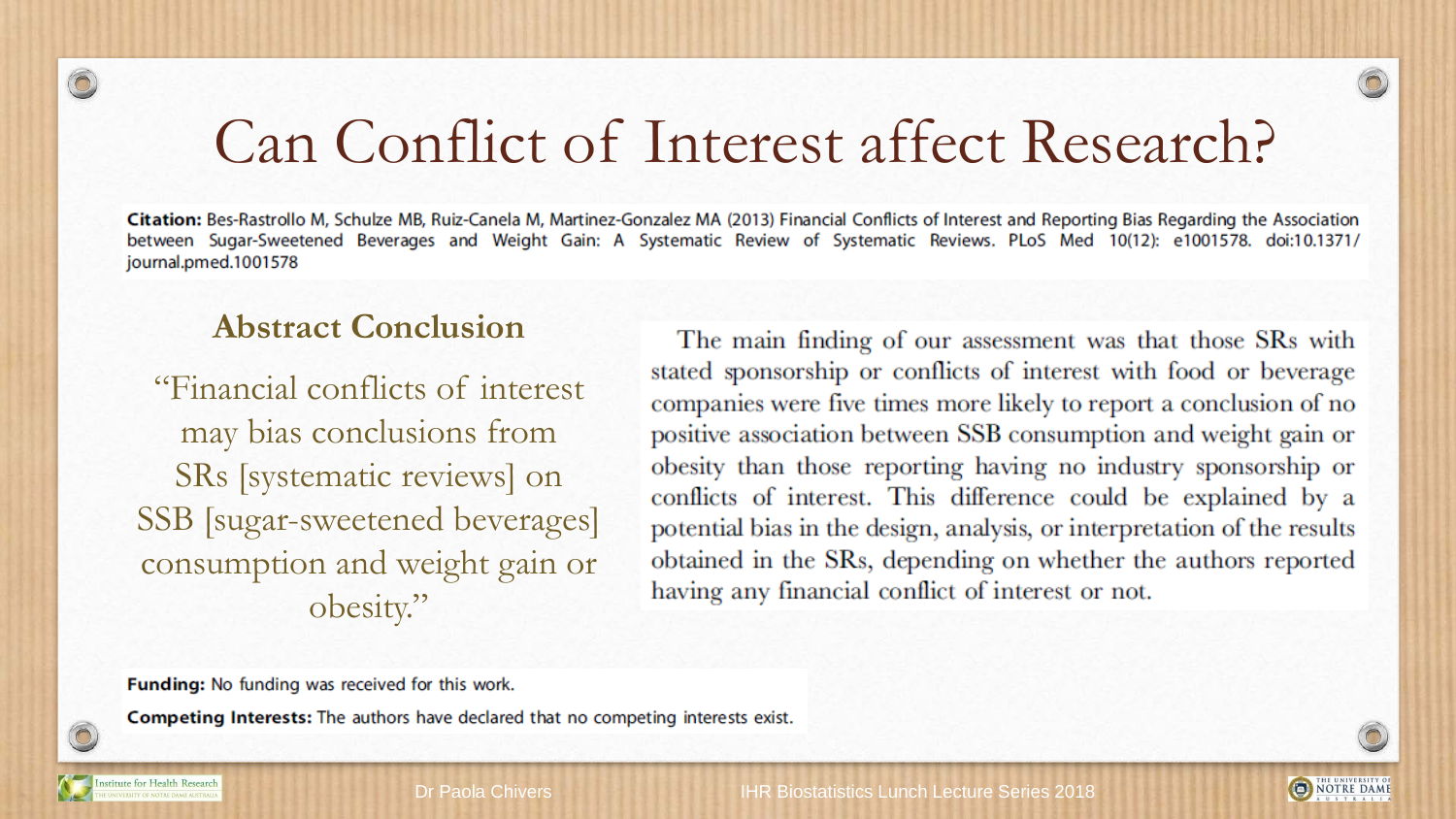# Key Terms

| Term                     | Definition                                                                                                                                                                                      |
|--------------------------|-------------------------------------------------------------------------------------------------------------------------------------------------------------------------------------------------|
| <b>Citation</b>          | A quotation or a reference to a source. In research it is typically the reference to<br>the source <i>i.e.</i> a journal.                                                                       |
| <b>Cochrane Review</b>   | A database of systematic and meta-analyses which summarise and interpret the<br>results of health related research. www.Cochrane.org.                                                           |
| <b>Systematic Review</b> | A <b>structured</b> review of the literature focused on a research question that aims to<br>identify, appraise, and synthesize all high quality research evidence relevant to that<br>question. |
| Meta-analysis            | A statistical method of combining research data from a number of high quality<br>research studies to derive a single quantitative estimate or summary effect size.                              |
| <b>Effect Size</b>       | Measures the strength of the relationship.                                                                                                                                                      |
|                          |                                                                                                                                                                                                 |



 $\circledcirc$ 



Dr Paola Chivers **INGLES** IHR Biostatistics Lunch Lecture Series 2018



 $\odot$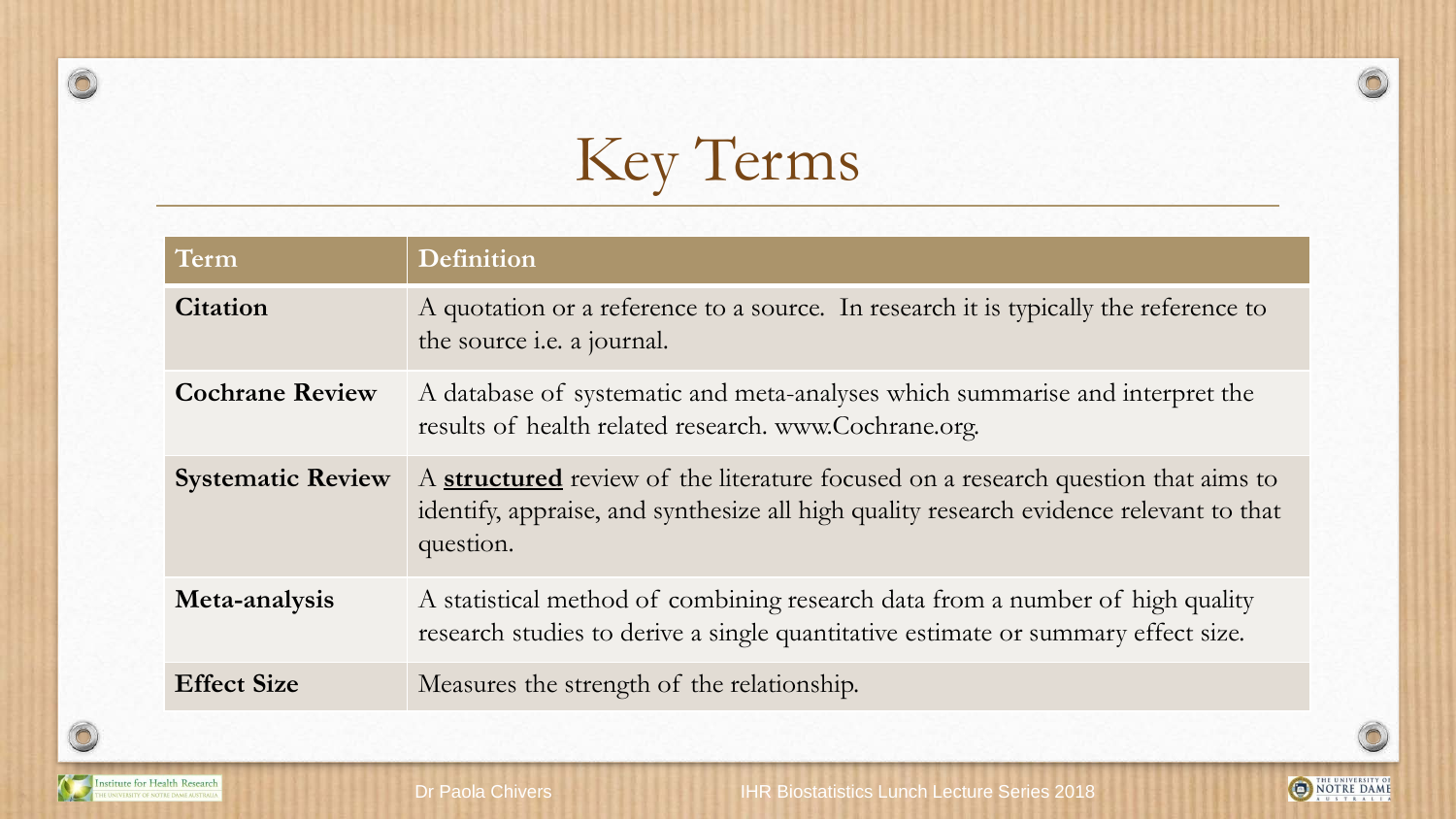$\circledcirc$  $\odot$ Activity Critical Review Critically review research based information.



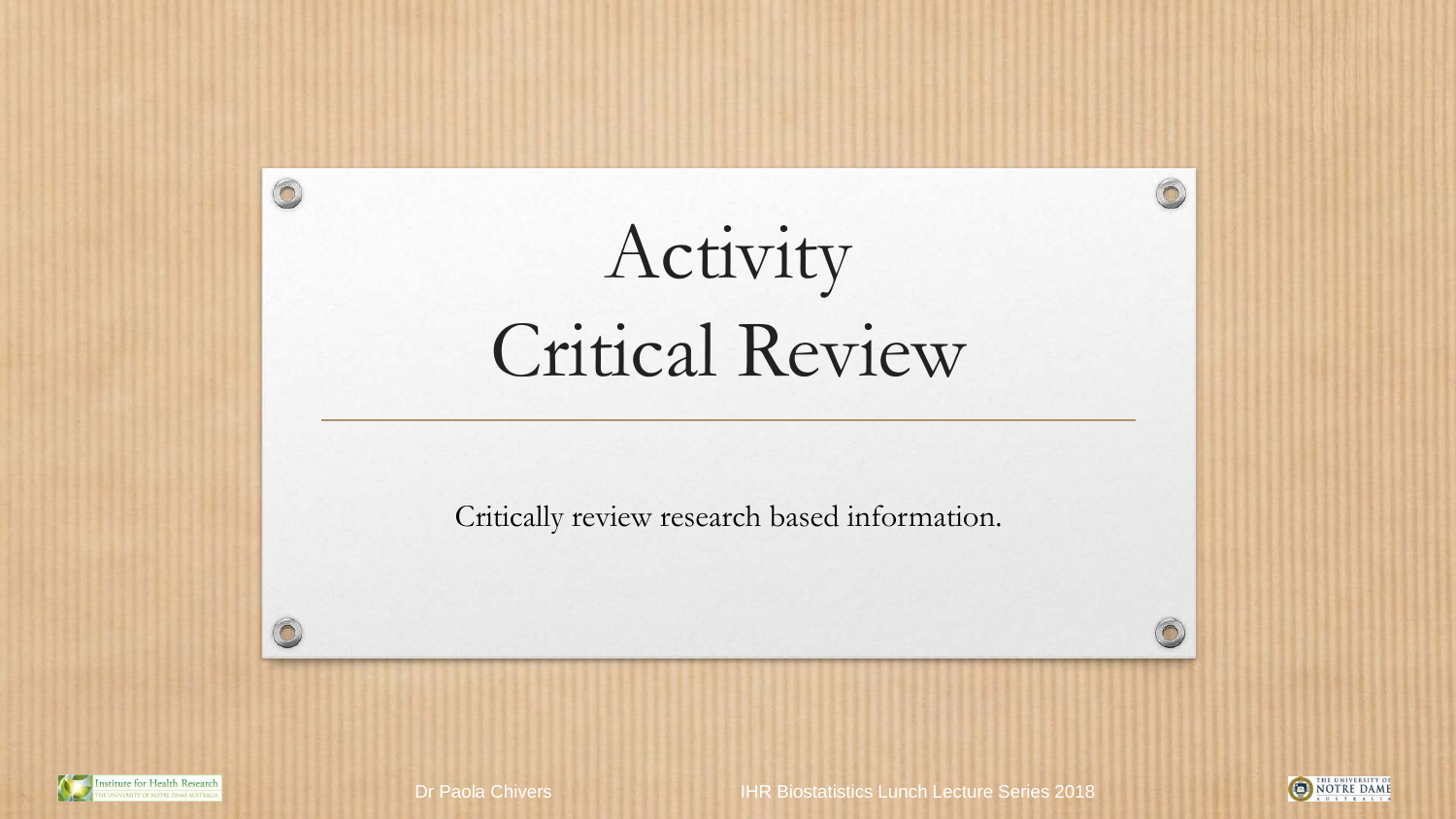### Interventions with potential to reduce sedentary time in adults: systematic review and meta-analysis.

Martin A, Fitzsimons C, Jepson R, et al. Br J Sports Med doi: <http://bjsm.bmj.com/content/49/16/1056>

#### **Task Question**

How many authors?

Did they use inclusion criteria?

How many databases did they search?

How many records did they evaluate?

What type of study design was this paper looking at?

Did this review show that interventions were sufficient to produce clinically meaningful changes in SB?

Were there any conflicts of interest?



 $\odot$ 



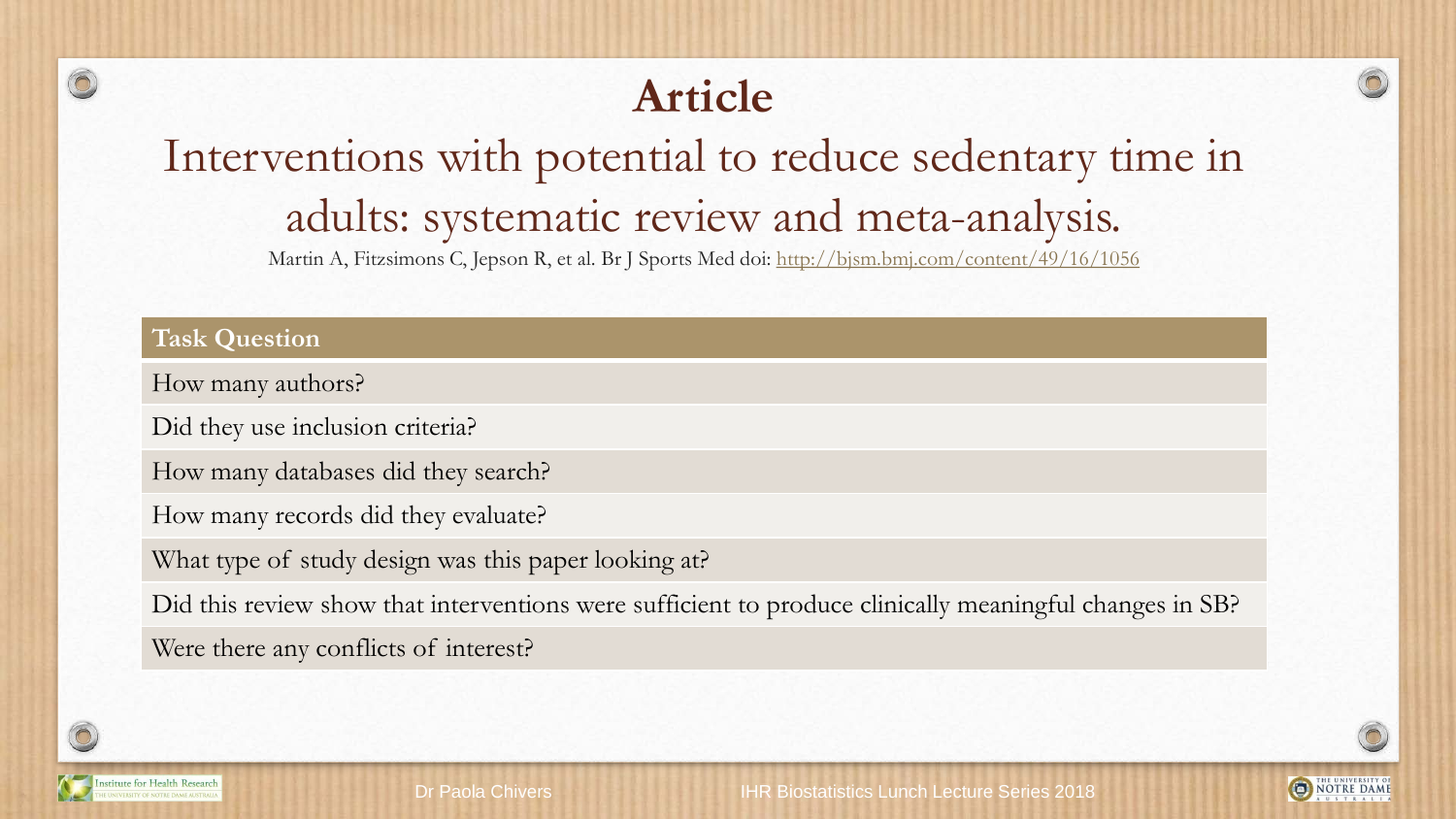$\circledcirc$ 

Interventions with potential to reduce sedentary time in adults: systematic review and meta-analysis.

| <b>Task Question</b>                                                                                             | <b>Answer</b>                                                       |
|------------------------------------------------------------------------------------------------------------------|---------------------------------------------------------------------|
| How many authors?                                                                                                | 8 plus a consortium                                                 |
| Did they use inclusion criteria?                                                                                 | Yes                                                                 |
| How many databases did they search?                                                                              | 13                                                                  |
| How many records did they evaluate?                                                                              | 8087                                                                |
| What type of study design was this paper looking<br>at?                                                          | <b>RCTs</b>                                                         |
| Did this review show that interventions were<br>sufficient to produce clinically meaningful changes<br>in $SB$ ? | No. Showed it was promising but need more high<br>quality research. |
| Were there any conflicts of interest reported?                                                                   | None reported.                                                      |
| <b>Dr Paola Chivers</b><br>Y OF NOTRE DAME AUSTRALL                                                              | <b>IHR Biostatistics Lunch Lecture Series 2018</b>                  |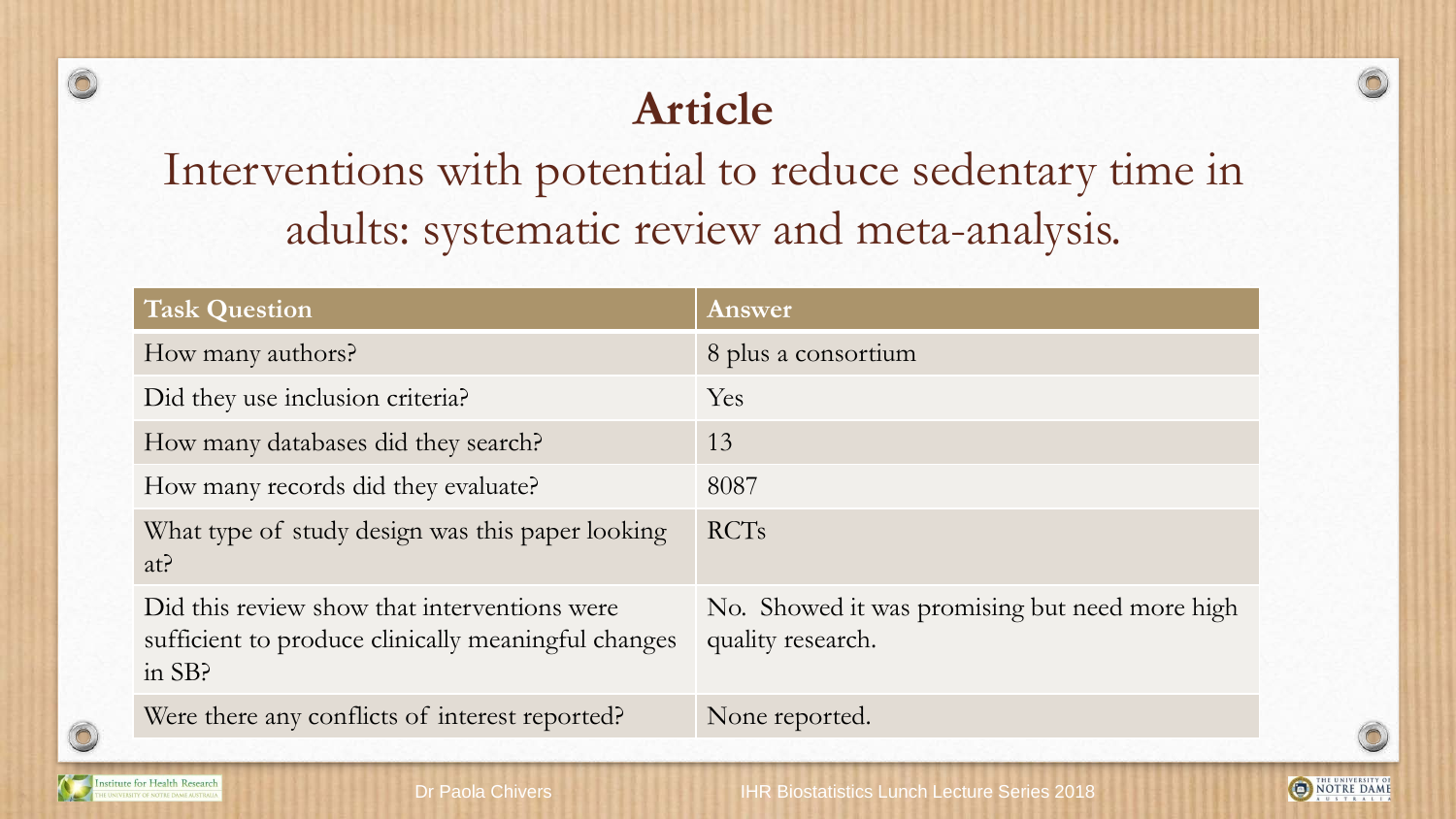Interventions with potential to reduce sedentary time in adults: systematic review and meta-analysis.

#### **Points of interest:**

- Page 2 Study Selection.
	- Systematic / meta analysis: 2 reviewers, 3rd for disputes.
- Bias reported: page 3-4.
- Quality of evidence page 6.
- Strengths & limitations page 8.
	- What implication might the limitation have?





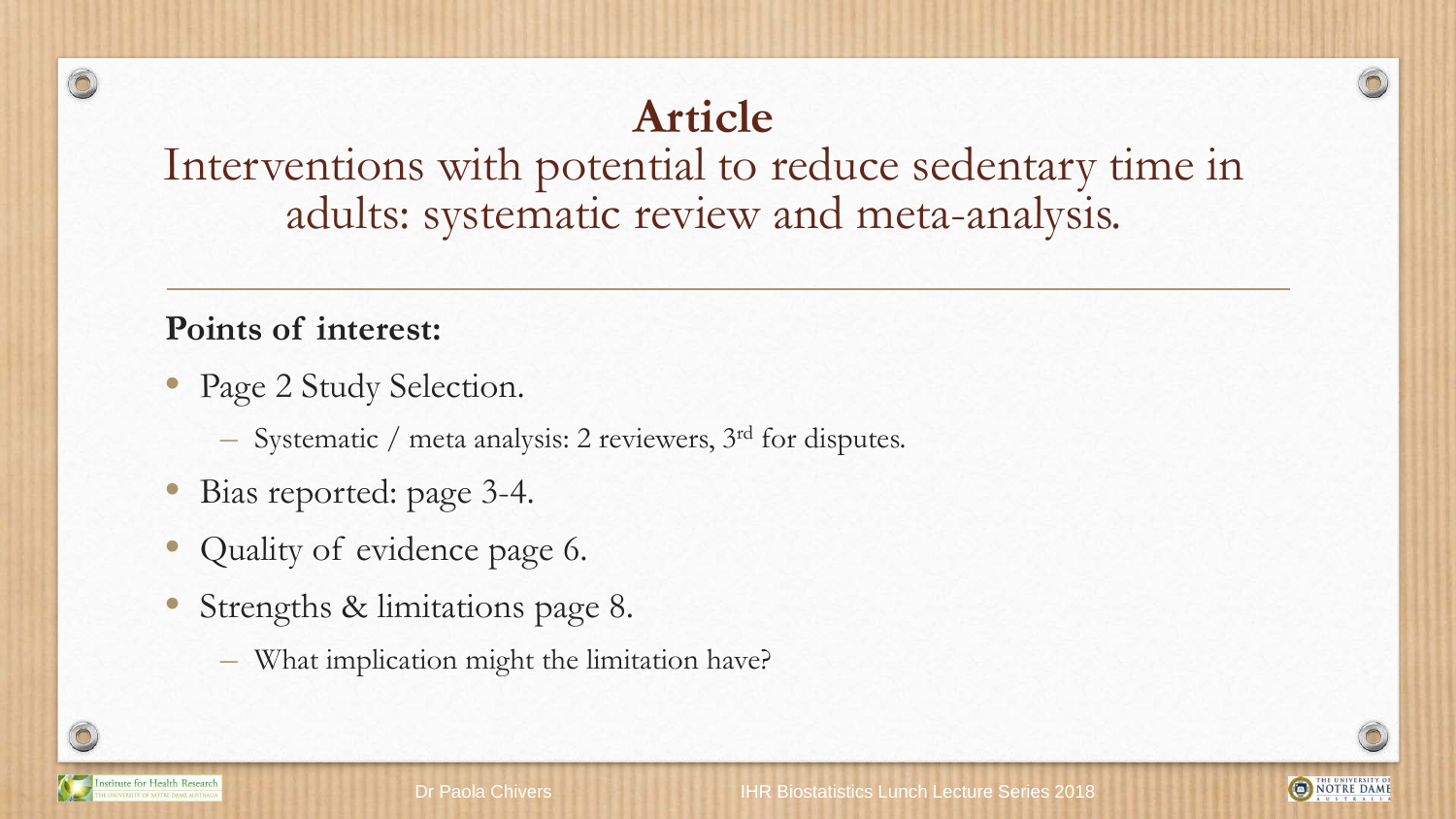### Optimizing Implementation of Obesity Prevention Programs: A Qualitative Investigation Within a Large-scale Randomized Controlled Trial.

Samantha L. Kozica; Helena J. Teede, Cheryce L. Harrison, Ruth Klein, & Catherine B. Lombard. The Journal of Rural Health 32 (2016) 72–81 <https://www.ncbi.nlm.nih.gov/pubmed/26249333>

#### **Task Question**

How many authors?

What kind of sampling procedure was used?

How was the data collected?

What was the sample size?

What were the three main ways identified for building local rural capacity?

Who was the trial approved by?

Were there any conflicts of interest?





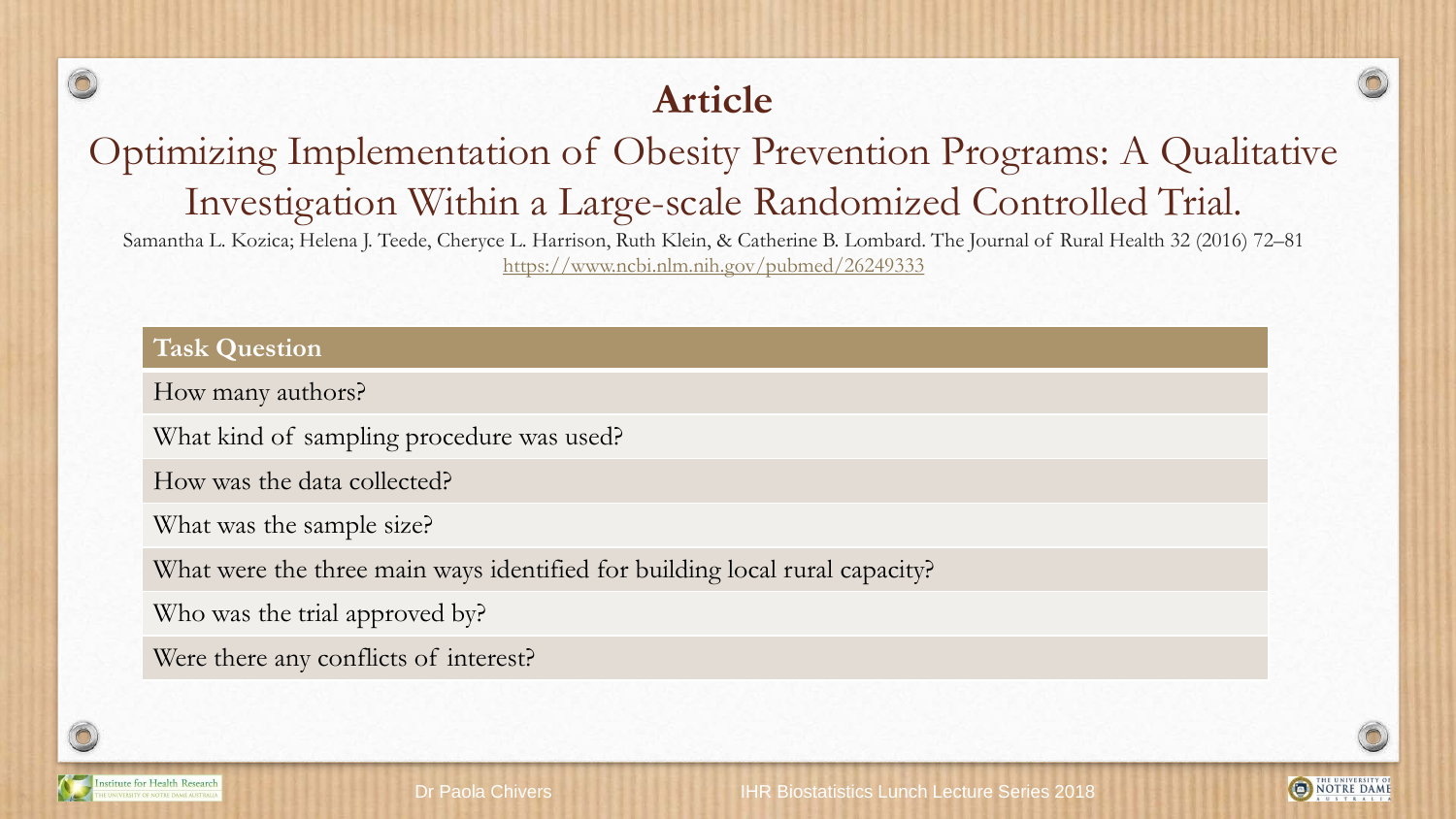Optimizing Implementation of Obesity Prevention Programs: A Qualitative Investigation Within a Large-scale Randomized Controlled Trial.

| <b>Task Question</b>                                                           | <b>Answer</b>                                       |
|--------------------------------------------------------------------------------|-----------------------------------------------------|
| How many authors?                                                              | 5                                                   |
| What kind of sampling procedure was used?                                      | Purposive sampling (criteria based convenience p73) |
| How was the data collected?                                                    | In-depth interviews                                 |
| What was the sample size?                                                      | 24                                                  |
| What were the three main ways identified for building<br>local rural capacity? | Uni partnerships; ownership & feedback.             |
| Who was the trial approved by?                                                 | Monash Health HREC                                  |
| Were there any conflicts of interest?                                          | None reported                                       |



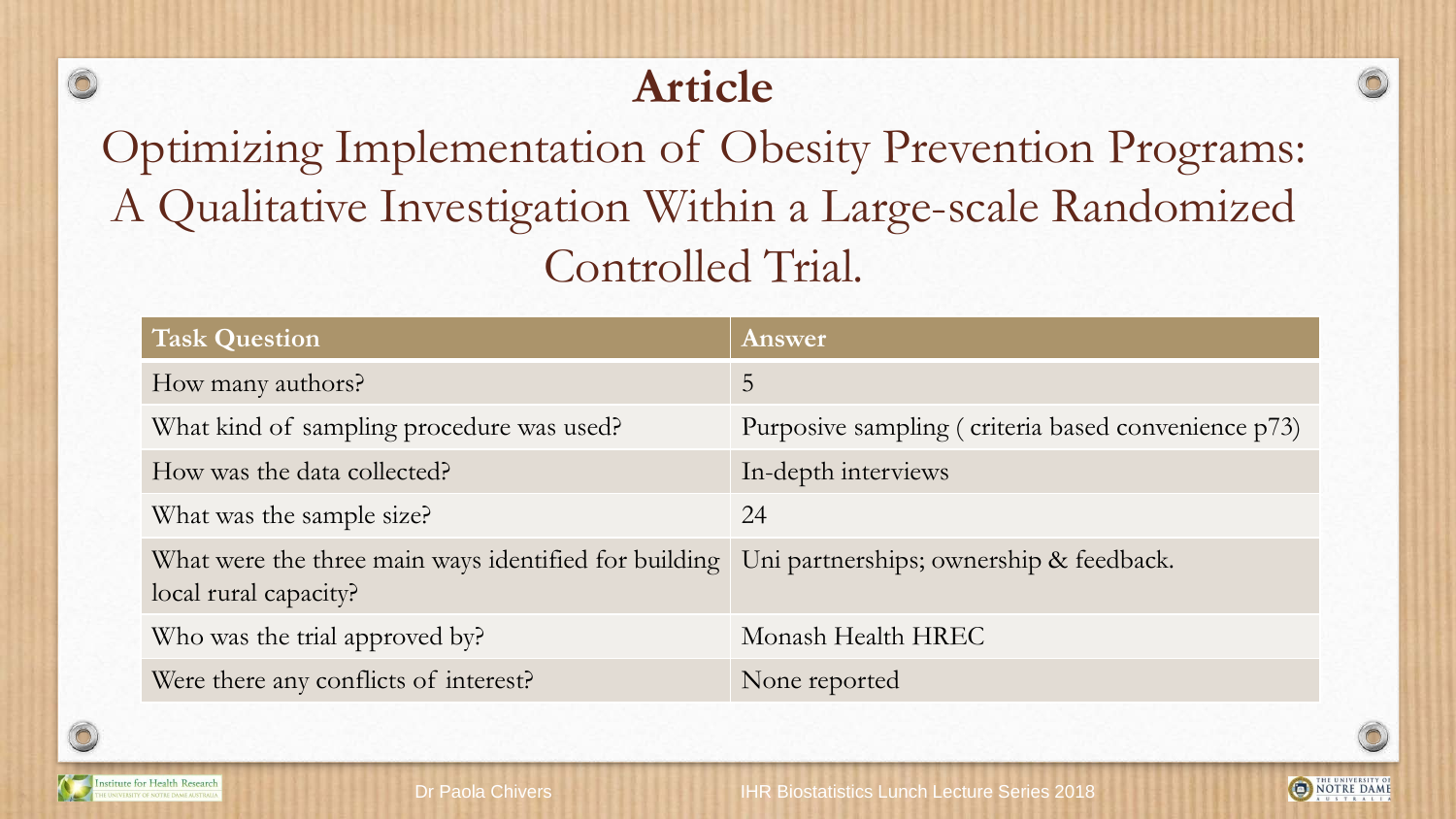Optimizing Implementation of Obesity Prevention Programs: A Qualitative Investigation Within a Large-scale Randomized Controlled Trial.

#### **Points of interest:**

- Strengths & limitations page 80.
	- What implication might the stakeholders varied experience have?
	- "unable to meet data saturation" what does this mean and what implications might it have on the conclusions drawn?





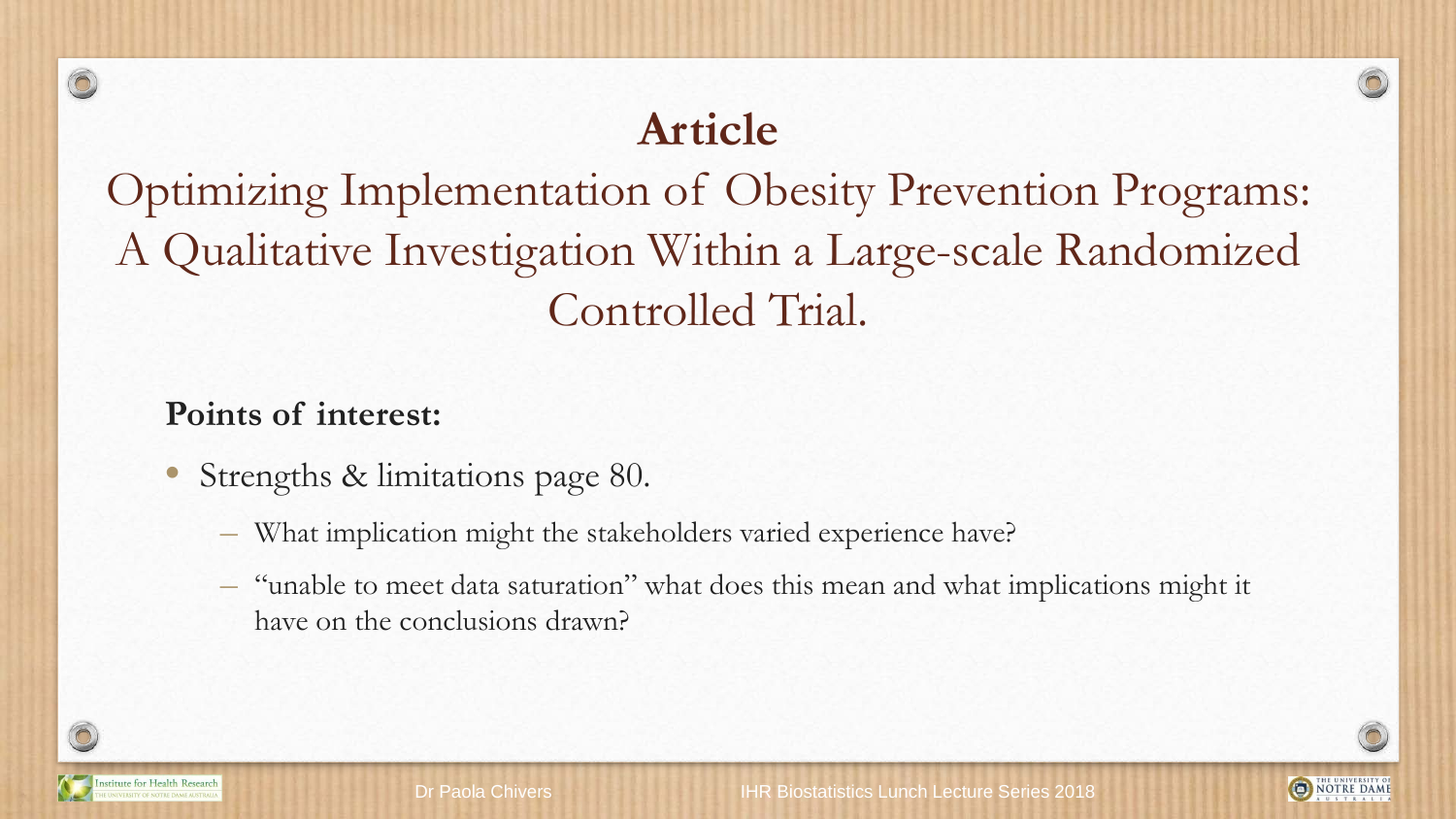### A cost-benefit analysis of three older adult fall prevention interventions.

Vilma Carande-Kulis, Judy A. Stevens, Curtis S. Florence, Bonita L. Beattie, Ileana Arias. Journal of Safety Research (2015), <http://dx.doi.org/10.1016/j.jsr.2014.12.007>

#### **Task Question**

Who is the lead author?

What was the purpose of this study?

What was the methodology used?

Did they use primary or secondary data?

Who do you think the third party payer is?

Was the participation in fall prevention interventions cost-saving from a third party payer perspective?

Were there any conflicts of interest?





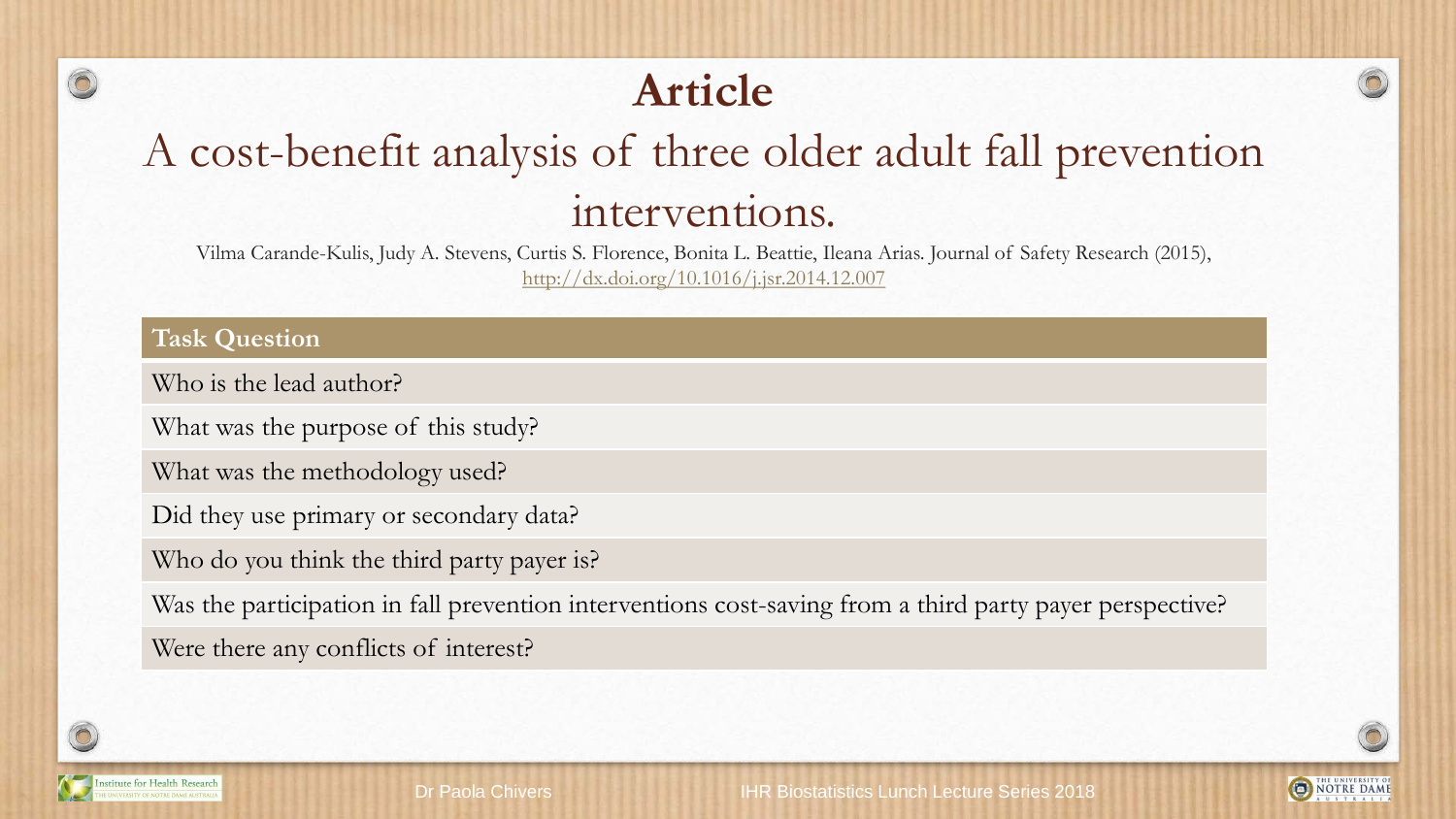### A cost-benefit analysis of three older adult fall prevention interventions.

| <b>Task Question</b>                                                                                           | Answer                                                                                              |
|----------------------------------------------------------------------------------------------------------------|-----------------------------------------------------------------------------------------------------|
| Who is the lead author?                                                                                        | Vilma Carande-Kulis                                                                                 |
| What was the purpose of this study?                                                                            | To identify if the interventions were feasible,<br>effective and provide good return on investment. |
| What was the methodology used?                                                                                 | Third party perspective                                                                             |
| Did they use primary or secondary data?                                                                        | Secondary data                                                                                      |
| Who do you think the third party payer is?                                                                     | Health care funders, e.g. health insurance?                                                         |
| Was the participation in fall prevention<br>interventions cost-saving from a third party payer<br>perspective? | Yes                                                                                                 |
| Were there any conflicts of interest?                                                                          | Statement is not reported.                                                                          |



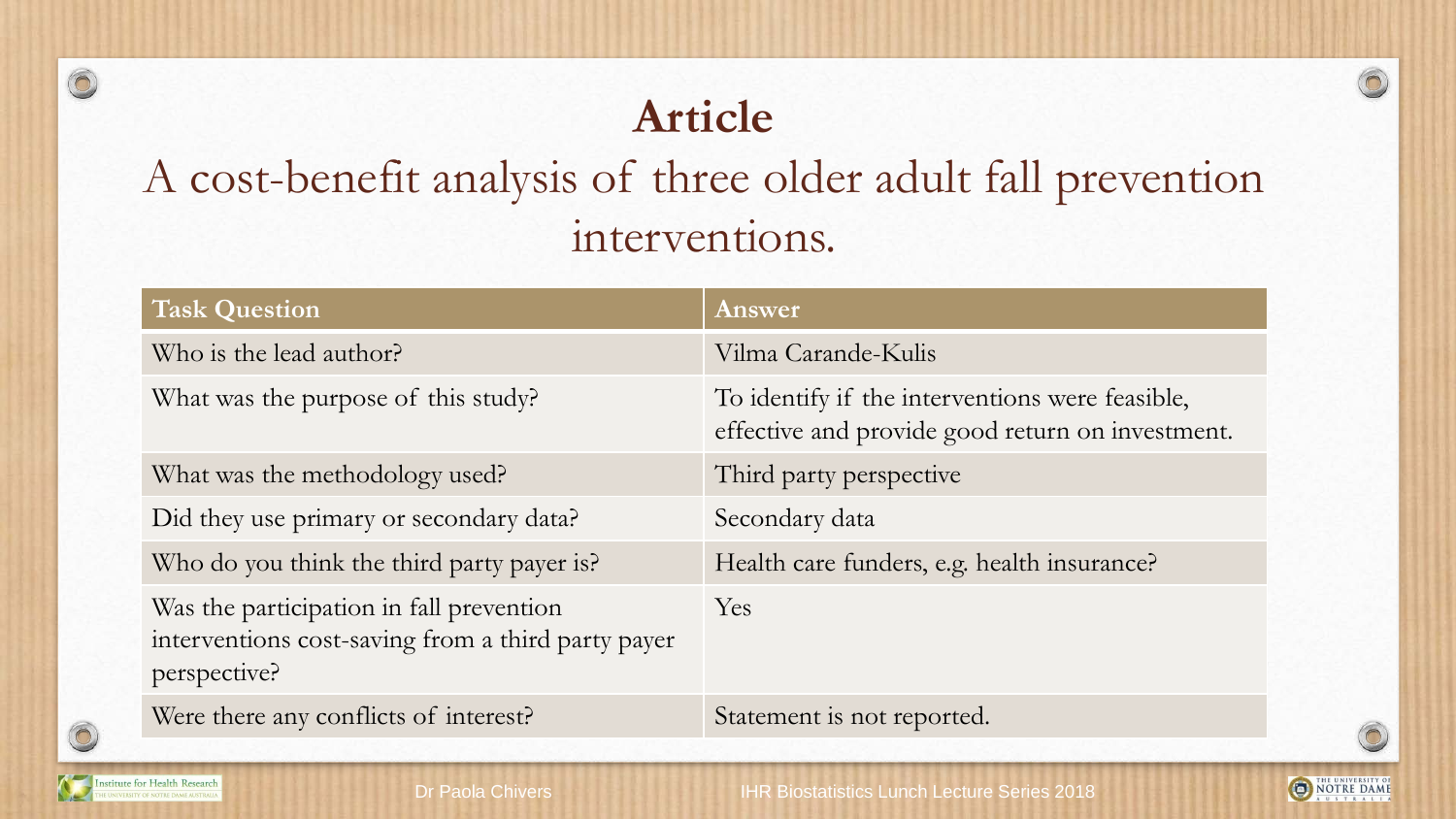### **Article** A cost-benefit analysis of three older adult fall prevention interventions.

#### **Points of interest:**

- Special report from the CDC.
	- Brings credibility to the paper.
- Third party payer details are scarce.
- Methodology refers to an article, preference to have more detail.
- If you wanted to replicate the study is there enough information?





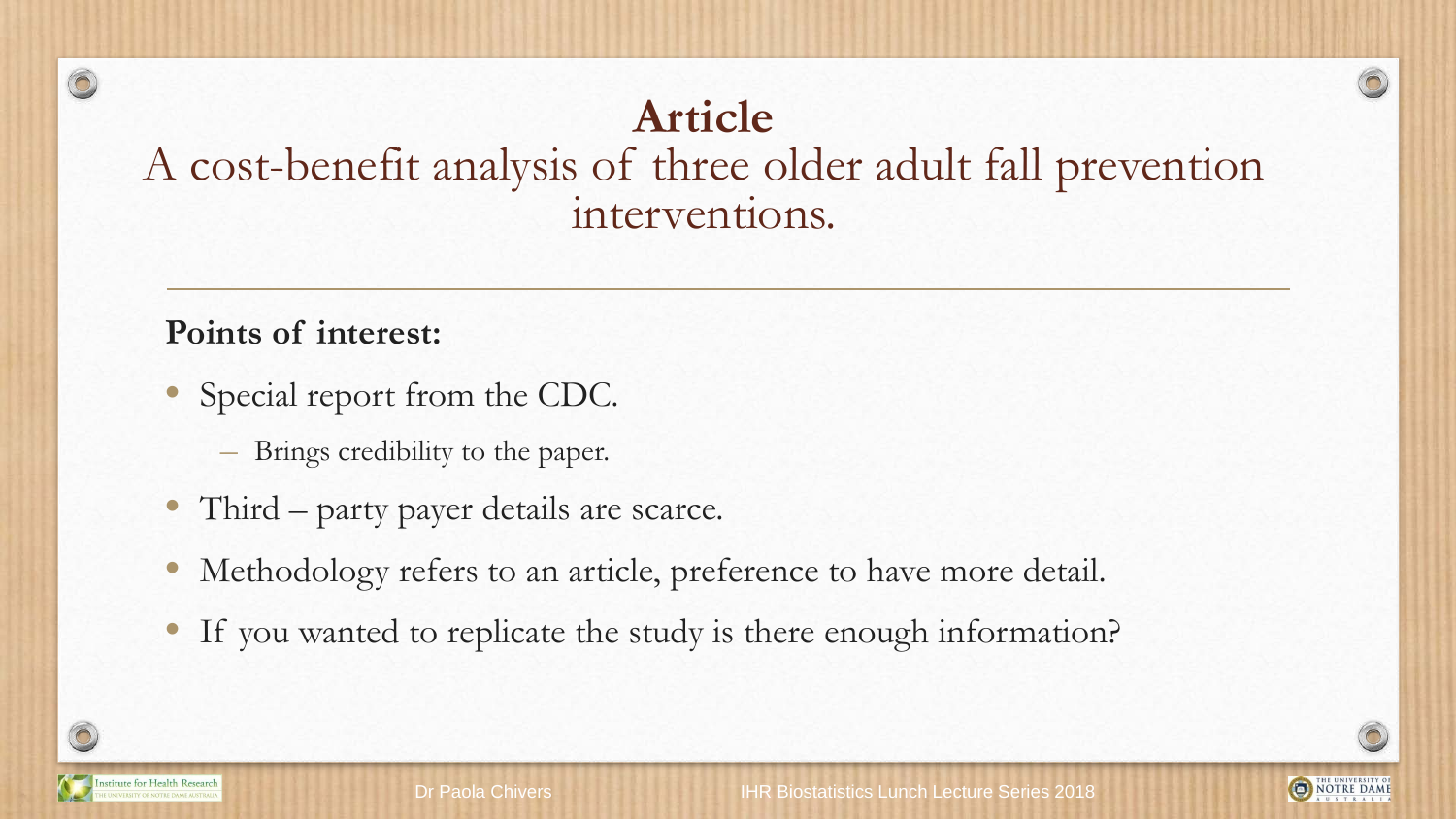### Adoption of obesity prevention policies and practices by Australian primary schools: 2006 to 2013.

N. Nathan, L. Wolfenden, C. M. Williams, S. L. Yoong, C. Lecathelinais, A. C. Bell, R. Wyse, R. Sutherland, J. Wiggers. Health Education Research, Volume 30, Issue 2, 1 April 2015, Pages 262–271 [https://doi.org/10.1093/her/cyu068.](https://doi.org/10.1093/her/cyu068)

#### **Task Question**

What year was the article published?

Data was collected from 2006 – 2013: what type of study is this?

What was the selection process? What was the sample size? What was the overall response rate?

How was the data collected and on whom?

What is the study evaluating?

What were the key conclusions?

Were there any conflicts of interest?



 $\odot$ 



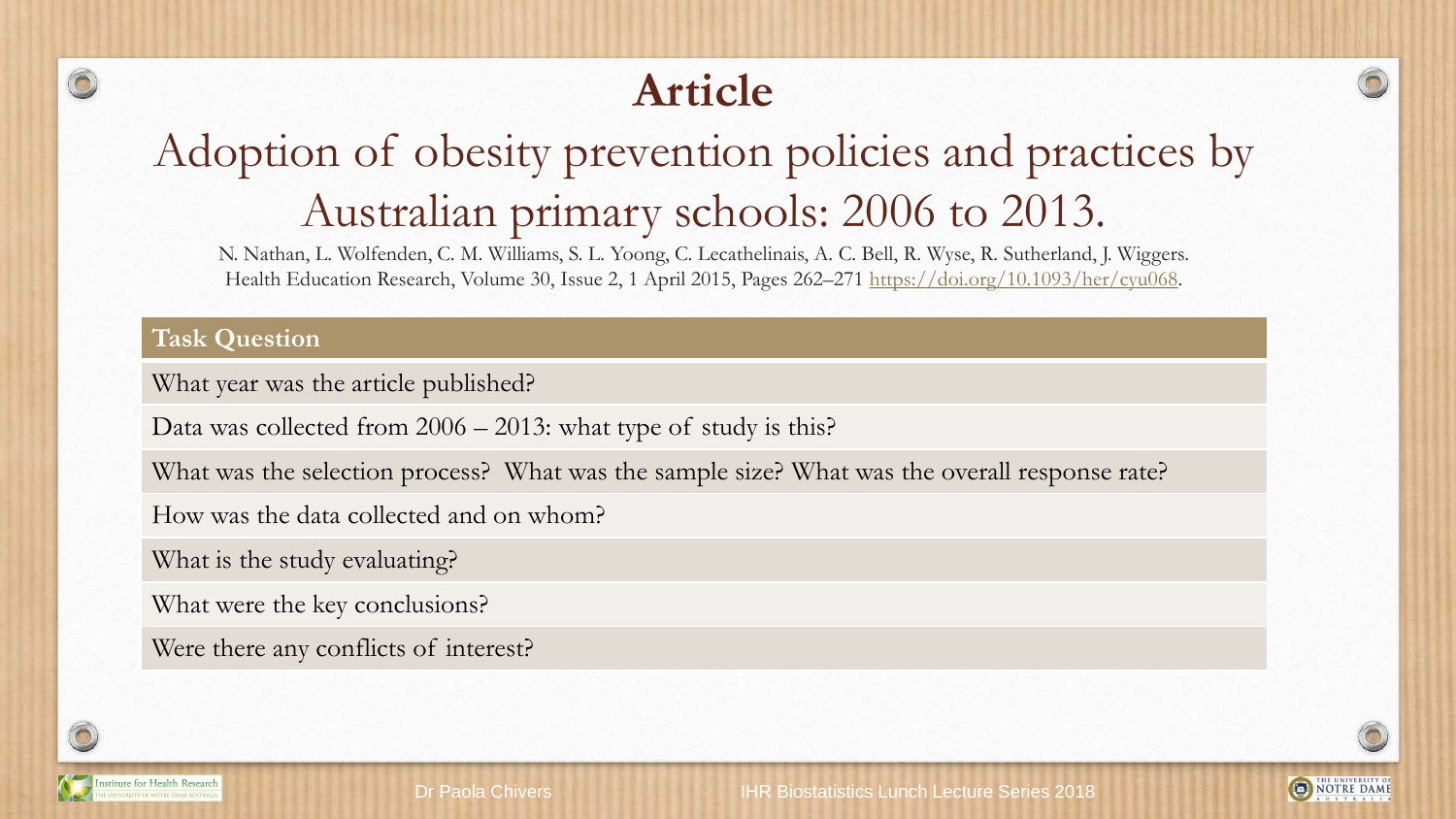Adoption of obesity prevention policies and practices by Australian primary schools: 2006 to 2013.

| <b>Task Question</b>                                                                                | <b>Answer</b>                                                                                                                   |
|-----------------------------------------------------------------------------------------------------|---------------------------------------------------------------------------------------------------------------------------------|
| What year was the article published?                                                                | 2015, advance access Dec 2014                                                                                                   |
| Data was collected from $2006 - 2013$ : what<br>type of study is this?                              | Longitudinal                                                                                                                    |
| What was the selection process?<br>What was the sample size?<br>What was the overall response rate? | Representative random selection (stratified random)<br>476 primary schools<br>193 (40.6%) all four interviews, 333 (70%) three. |
| How was the data collected and on whom?                                                             | Four telephone interviews with School Principals.                                                                               |
| What is the study evaluating?                                                                       | School policies and procedures for obesity prevention.                                                                          |
| What were the key conclusions?                                                                      | Improvement, different dissemination, ongoing<br>monitoring.                                                                    |





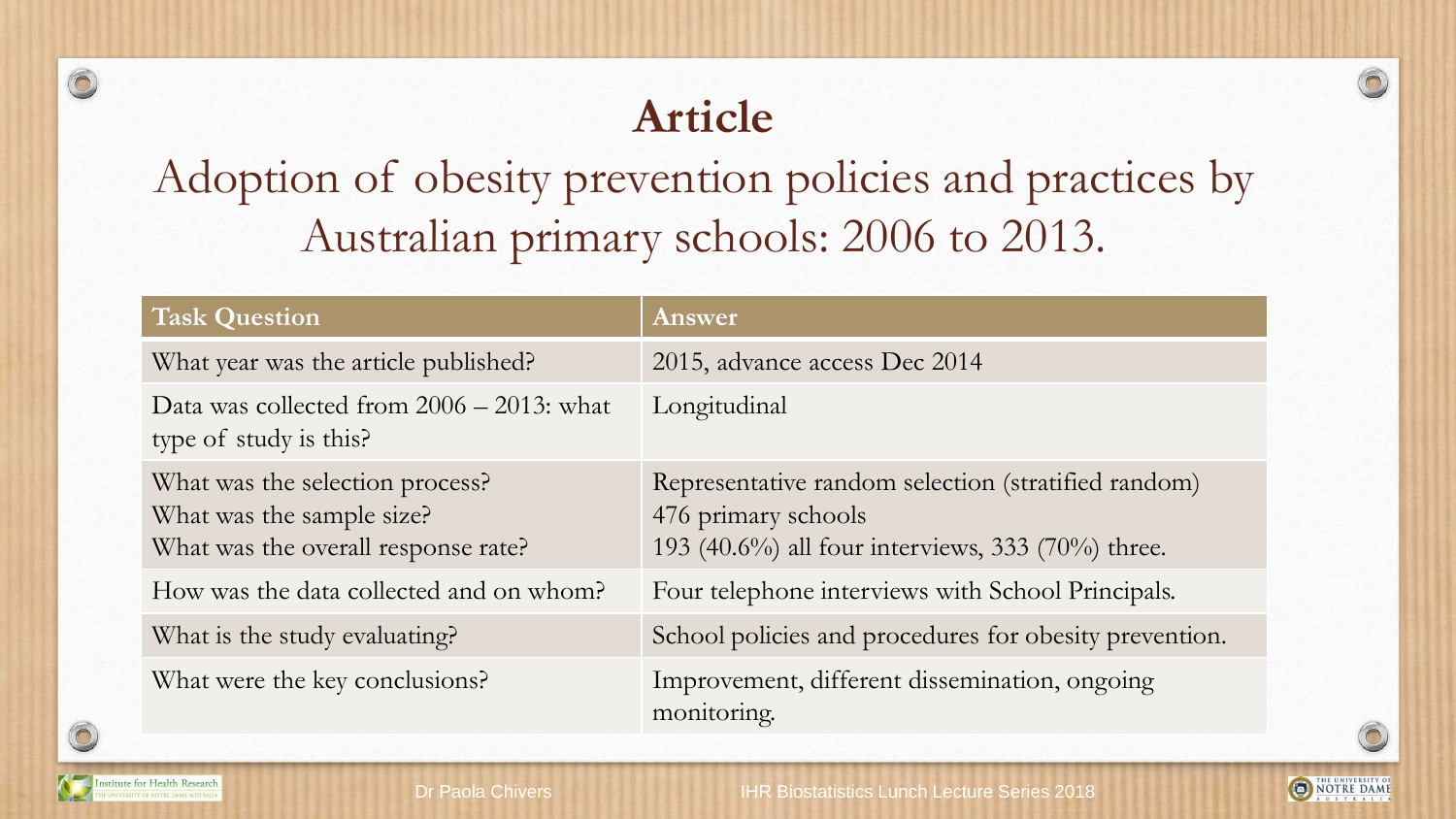### Global trends and projections for tobacco use, 1990-2025: an analysis of smoking indicators from the WHO Comprehensive Information Systems for Tobacco Control.

Ver Bilano, et al. The Lancet Volume 385, No. 9972, p966–976 DOI: [https://doi.org/10.1016/S0140-6736\(15\)60264-1](https://doi.org/10.1016/S0140-6736(15)60264-1)

#### **Task Question**

What evidence would support the notion that this is a high quality report?

Where has the data been drawn from?

Over what years has data been evaluated?

What is the purpose of the study?

What was the systematic review used for in this study?

Was there a conflict of interest?





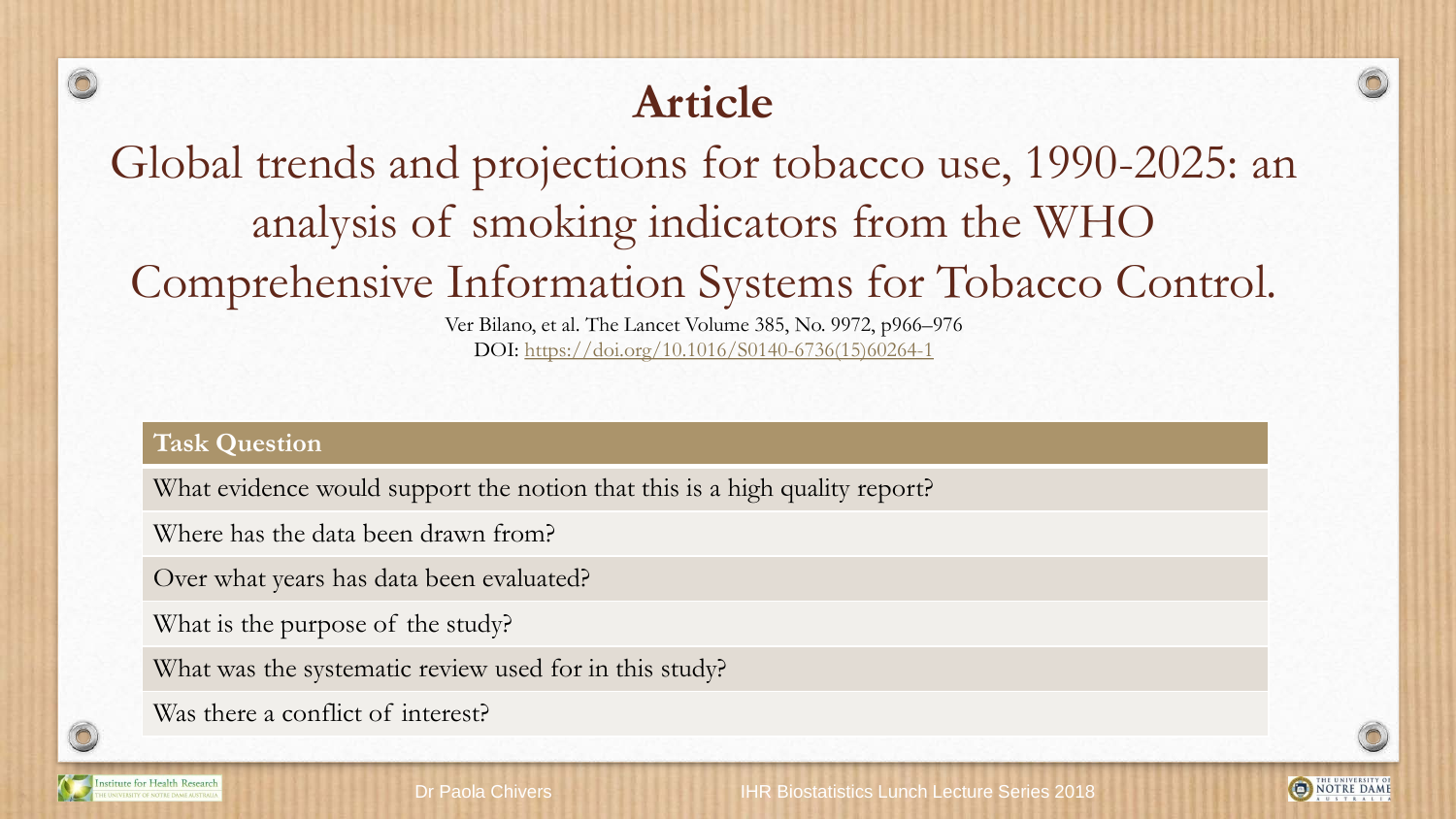Global trends and projections for tobacco use, 1990-2025: an analysis of smoking indicators from the WHO Comprehensive Information Systems for Tobacco Control.

| <b>Task Question</b>                                                          | <b>Answer</b>                                                                                 |
|-------------------------------------------------------------------------------|-----------------------------------------------------------------------------------------------|
| What evidence would support the notion<br>that this is a high quality report? | Published in Lancet<br>World Health Organisation author and data                              |
| Where has the data been drawn from?                                           | WHO Comprehensive Information Systems for Tobacco<br>Control                                  |
| Over what years has data been evaluated?                                      | 1990-2010 (Abstract), 2014 in methods?                                                        |
| What is the purpose of the study?                                             | Model projections of smoking into 2025.                                                       |
| What was the systematic review used for in<br>this study?                     | Determine if anyone had reported systematic assessment<br>of recent trends/projections. p.974 |
| Was there a conflict of interest?                                             | None reported p975; Funding source statement p969                                             |



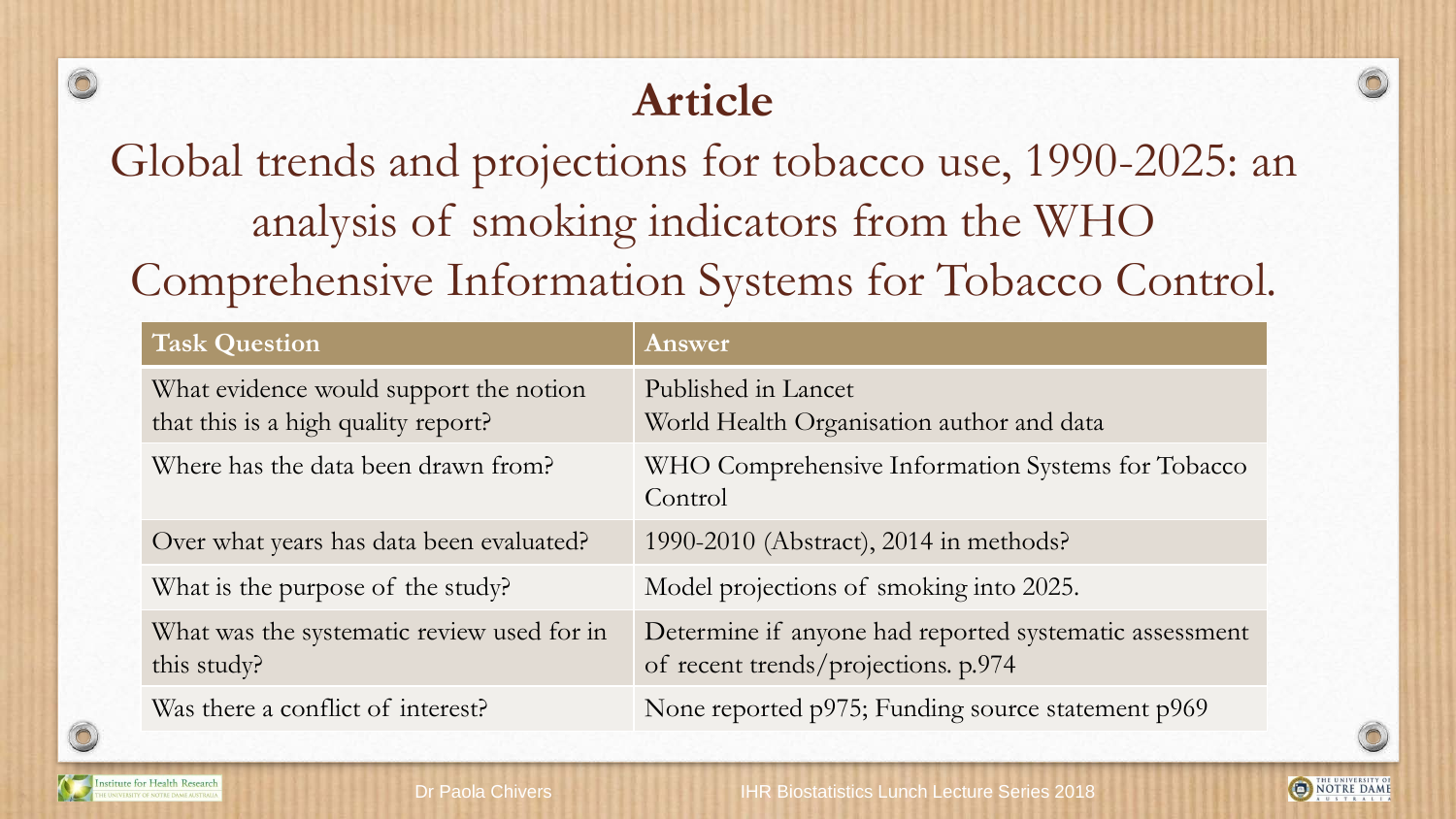# Critically Appraise Research

- 1. Are the results of the study **valid**?
	- Sound methodology
	- Sound analysis
- 2. What are the **results**?
	- Is there a treatment effect?
	- Is there a clinically relevant treatment effect?
- 3. Can I **apply** the results?
	- Do the results apply to my setting/clients?
	- Do benefits outweigh possible harm or costs?